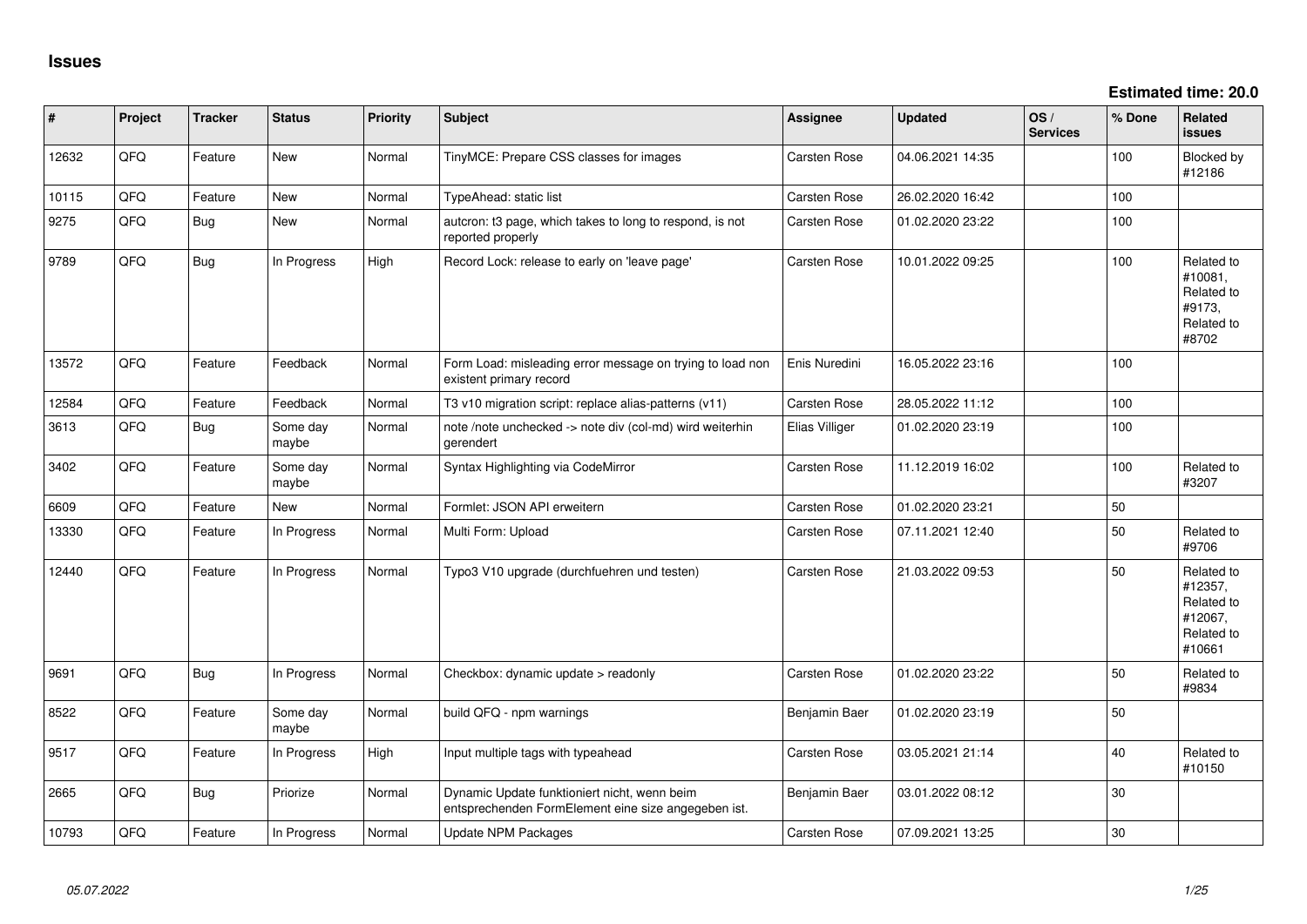| #     | Project | <b>Tracker</b> | <b>Status</b>     | <b>Priority</b> | <b>Subject</b>                                                                        | <b>Assignee</b> | <b>Updated</b>   | OS/<br><b>Services</b> | % Done      | Related<br><b>issues</b>                                               |
|-------|---------|----------------|-------------------|-----------------|---------------------------------------------------------------------------------------|-----------------|------------------|------------------------|-------------|------------------------------------------------------------------------|
| 1623  | QFQ     | Feature        | Some day<br>maybe | Normal          | RealURL                                                                               |                 | 11.12.2019 16:03 |                        | 30          |                                                                        |
| 14464 | QFQ     | Support        | New               | Normal          | Exception: Missing button to edit FormElement with broken<br>sqlValidate / beforeLoad | Carsten Rose    | 04.07.2022 00:13 |                        | $\mathbf 0$ |                                                                        |
| 14463 | QFQ     | Support        | New               | Normal          | TinyMCE: FormElement.size = <width>,<height></height></width>                         | Enis Nuredini   | 03.07.2022 17:52 |                        | 0           | Related to<br>#14455                                                   |
| 14455 | QFQ     | Support        | New               | Normal          | TinyMCE: Activate save button after upload picture over<br>drag&drop                  | Enis Nuredini   | 03.07.2022 17:53 |                        | 0           | Related to<br>#14463                                                   |
| 14395 | QFQ     | Support        | New               | Normal          | FormEditor: Virtual table columns                                                     | Enis Nuredini   | 21.06.2022 16:09 |                        | $\mathbf 0$ |                                                                        |
| 14377 | QFQ     | Bug            | New               | Normal          | Documentation > General Tips: white page after migration                              | Enis Nuredini   | 19.06.2022 16:37 |                        | $\Omega$    |                                                                        |
| 14376 | QFQ     | Feature        | New               | Normal          | QFQ Bootstrap: if missing, create stored procedures                                   | Enis Nuredini   | 19.06.2022 16:37 |                        | $\mathbf 0$ |                                                                        |
| 14322 | QFQ     | Bug            | New               | Normal          | Form Load: by default no scroll (save & close should be<br>visible)                   | Enis Nuredini   | 15.06.2022 14:12 |                        | $\Omega$    | Related to<br>#14321,<br>Related to<br>#6232                           |
| 14305 | QFQ     | <b>Bug</b>     | New               | Normal          | Inline Report editing does not create history entries                                 | Carsten Rose    | 10.06.2022 11:55 |                        | $\Omega$    |                                                                        |
| 14304 | QFQ     | Bug            | New               | Normal          | table sorter view safer does not work                                                 | Carsten Rose    | 10.06.2022 11:49 |                        | $\Omega$    |                                                                        |
| 14233 | QFQ     | Bug            | New               | Normal          | AS _link: question - HTML is not rendered                                             | Carsten Rose    | 28.05.2022 11:02 |                        | 0           |                                                                        |
| 14227 | QFQ     | Feature        | New               | Normal          | Selenium Konkurrenz: cypress.io                                                       | Enis Nuredini   | 28.05.2022 11:02 |                        | 0           |                                                                        |
| 14187 | QFQ     | Feature        | New               | High            | qfq.log: show current URL                                                             | Carsten Rose    | 28.05.2022 11:02 |                        | $\Omega$    | Related to<br>#13933,<br>Related to<br>#12532,<br>Related to<br>#11893 |
| 14185 | QFQ     | Feature        | New               | Normal          | External/Autocron.php - better suitable directory                                     | Support: System | 28.05.2022 11:03 |                        | $\Omega$    |                                                                        |
| 14091 | QFQ     | Bug            | New               | Normal          | inconsistent template path for twig                                                   | Carsten Rose    | 19.04.2022 18:36 |                        | $\Omega$    |                                                                        |
| 14090 | QFQ     | Feature        | New               | Normal          | Nützliche _script funktionen                                                          | Carsten Rose    | 28.05.2022 11:03 |                        | $\mathbf 0$ |                                                                        |
| 14077 | QFQ     | Bug            | New               | Normal          | As _link: Attribute 'class' missing by r:1 and r:3 - but should<br>set                | Carsten Rose    | 28.05.2022 11:02 |                        | $\mathbf 0$ | Related to<br>#5342,<br>Related to<br>#4343                            |
| 14028 | QFQ     | Feature        | New               | Normal          | Required notification: visual nicer                                                   | Enis Nuredini   | 28.05.2022 11:01 |                        | 0           |                                                                        |
| 13945 | QFQ     | Feature        | New               | Normal          | As _link: content before/after link                                                   | Enis Nuredini   | 28.05.2022 11:01 |                        | $\mathbf 0$ | Related to<br>#12262                                                   |
| 13843 | QFQ     | Feature        | New               | Normal          | Create JWT via QFQ                                                                    | Carsten Rose    | 19.03.2022 17:42 |                        | 0           |                                                                        |
| 13841 | QFQ     | Feature        | New               | Normal          | Create PDF via iText - evaluate                                                       | Carsten Rose    | 19.03.2022 17:42 |                        | 0           |                                                                        |
| 13757 | QFQ     | Feature        | New               | High            | QR / Bar-Code Plugin                                                                  | Enis Nuredini   | 19.03.2022 17:43 |                        | 0           |                                                                        |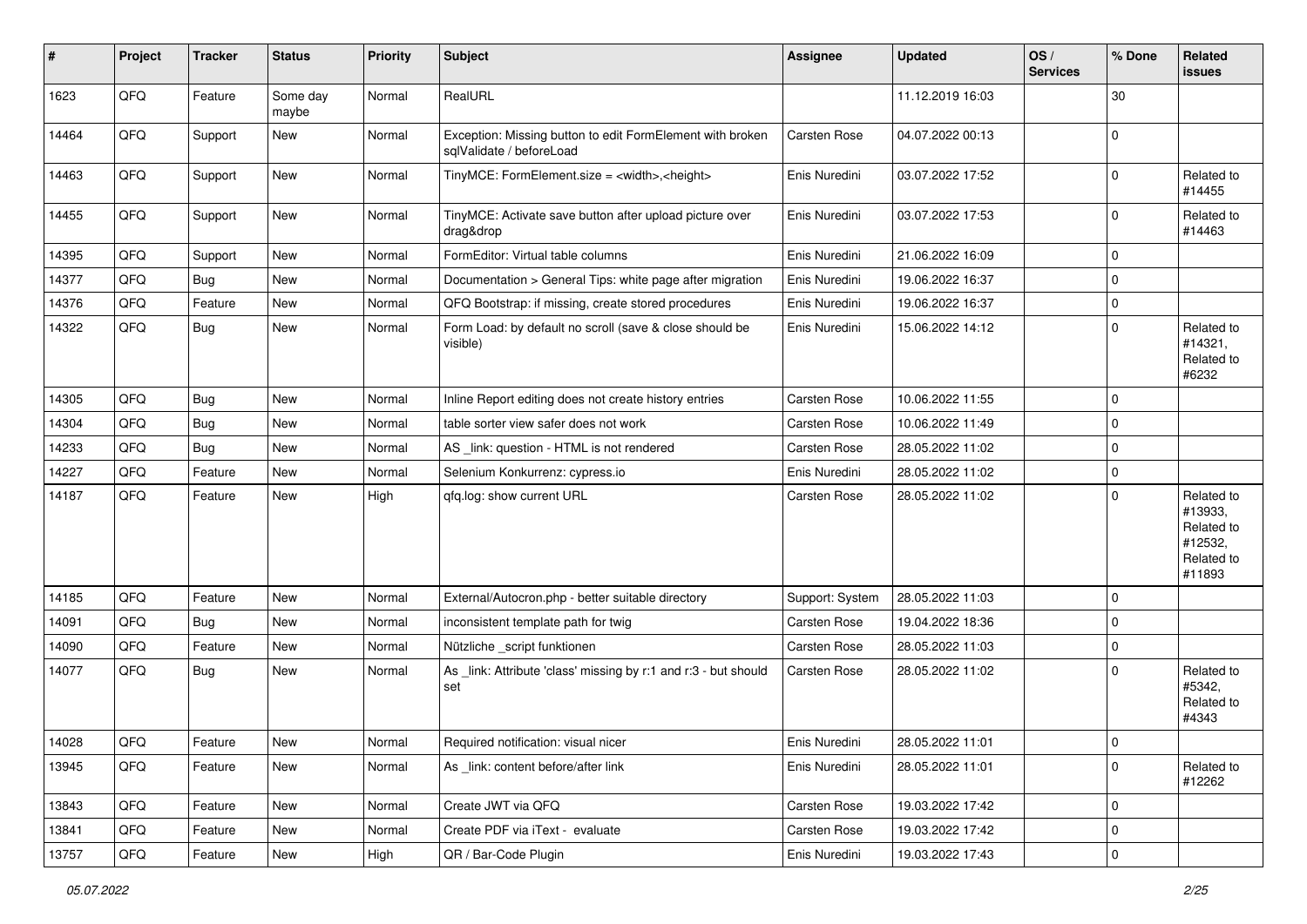| #     | Project | <b>Tracker</b> | <b>Status</b> | <b>Priority</b> | Subject                                                                                                                                             | <b>Assignee</b>        | <b>Updated</b>   | OS/<br><b>Services</b> | % Done      | Related<br><b>issues</b> |
|-------|---------|----------------|---------------|-----------------|-----------------------------------------------------------------------------------------------------------------------------------------------------|------------------------|------------------|------------------------|-------------|--------------------------|
| 13716 | QFQ     | Bug            | <b>New</b>    | High            | Firefox ask to store username/password                                                                                                              | Enis Nuredini          | 30.05.2022 09:31 |                        | $\Omega$    | Related to<br>#13827     |
| 13706 | QFQ     | <b>Bug</b>     | New           | Normal          | Wrong CheckType in FieldElement LastStatus of Form Cron                                                                                             | <b>Carsten Rose</b>    | 21.01.2022 18:20 |                        | $\Omega$    |                          |
| 13700 | QFQ     | Feature        | New           | Normal          | Redesign qfq.io Seite                                                                                                                               | Carsten Rose           | 19.03.2022 17:43 |                        | $\mathbf 0$ |                          |
| 13659 | QFQ     | <b>Bug</b>     | New           | Normal          | wrong sanitize class applied to R-store                                                                                                             | Carsten Rose           | 15.01.2022 14:23 |                        | $\mathbf 0$ |                          |
| 13647 | QFQ     | <b>Bug</b>     | <b>New</b>    | Normal          | Autofocus funktioniert nicht auf Chrome                                                                                                             | Benjamin Baer          | 19.03.2022 17:44 |                        | $\mathbf 0$ |                          |
| 13609 | QFQ     | Feature        | New           | Normal          | QFQ Introduction: Seite aufloesen                                                                                                                   | Philipp<br>Gröbelbauer | 28.05.2022 11:02 |                        | 0           |                          |
| 13592 | QFQ     | <b>Bug</b>     | New           | Normal          | QFQ Build Queue: das vergeben von Tags klappt nicht. Es<br>werden keine Releases gebaut.                                                            | Carsten Rose           | 19.03.2022 17:45 |                        | 0           |                          |
| 13528 | QFQ     | Bug            | New           | Normal          | qfq.io > releases: es wird kein neues Release angelegt                                                                                              | Benjamin Baer          | 19.03.2022 17:46 |                        | $\mathbf 0$ |                          |
| 13467 | QFQ     | Feature        | <b>New</b>    | Normal          | ChangeLog Generator                                                                                                                                 | Carsten Rose           | 19.03.2022 17:46 |                        | $\Omega$    | Related to<br>#11460     |
| 13460 | QFQ     | Bug            | New           | Normal          | Doc: Password set/reset  password should not processed<br>with 'html encode'                                                                        | Carsten Rose           | 19.03.2022 17:46 |                        | $\mathbf 0$ |                          |
| 13451 | QFQ     | Bug            | New           | Normal          | Character Counter / Max Character: Problem in Safari                                                                                                | Carsten Rose           | 15.04.2022 17:18 |                        | $\Omega$    |                          |
| 13354 | QFQ     | Feature        | <b>New</b>    | Normal          | Using Websocket in QFQ                                                                                                                              | Carsten Rose           | 10.11.2021 15:47 |                        | $\mathbf 0$ |                          |
| 13332 | QFQ     | <b>Bug</b>     | New           | Normal          | Multi Form: Required Felder werden visuell nicht markiert.                                                                                          | Carsten Rose           | 19.03.2022 17:47 |                        | $\mathbf 0$ |                          |
| 13331 | QFQ     | <b>Bug</b>     | New           | Normal          | Multi Form: Clear Icon misplaced                                                                                                                    | Carsten Rose           | 19.03.2022 17:47 |                        | $\Omega$    |                          |
| 12989 | QFQ     | <b>Bug</b>     | New           | Normal          | empty string does not trigger dynamic update                                                                                                        | Enis Nuredini          | 28.05.2022 11:09 |                        | $\Omega$    |                          |
| 12974 | QFQ     | <b>Bug</b>     | New           | High            | Sanitize Queries in Action-Elements                                                                                                                 | Carsten Rose           | 07.12.2021 17:19 |                        | 0           |                          |
| 12716 | QFQ     | <b>Bug</b>     | <b>New</b>    | Normal          | template group: Pattern only applied to first instance                                                                                              | Carsten Rose           | 19.03.2022 17:47 |                        | $\mathbf 0$ |                          |
| 12714 | QFQ     | Bug            | New           | Normal          | Conversion of GIF to PDF broken when GIF contains Alpha.                                                                                            | Carsten Rose           | 19.03.2022 17:49 |                        | $\mathbf 0$ |                          |
| 12702 | QFQ     | <b>Bug</b>     | New           | High            | templateGroup: broken in multiDb Setup                                                                                                              | Carsten Rose           | 14.12.2021 16:02 |                        | $\Omega$    |                          |
| 12679 | QFQ     | Feature        | New           | Normal          | tablesorter: custom column width                                                                                                                    | Carsten Rose           | 16.06.2021 11:10 |                        | 0           |                          |
| 12670 | QFQ     | <b>Bug</b>     | New           | High            | Dropdown-Menu classes können nicht mehr angegeben<br>werden                                                                                         | Carsten Rose           | 07.12.2021 17:19 |                        | $\Omega$    |                          |
| 12664 | QFQ     | Feature        | New           | Normal          | TinyMCE: report/remove malicous HTML/JS Code                                                                                                        | Carsten Rose           | 19.03.2022 17:47 |                        | $\mathbf 0$ | Related to<br>#14320     |
| 12603 | QFQ     | Feature        | New           | Normal          | Dropdown (Select), Radio, checkbox:<br>itemListAlways={{!SELECT key, value}}                                                                        | Carsten Rose           | 19.03.2022 17:47 |                        |             |                          |
| 12581 | QFQ     | <b>Bug</b>     | New           | Normal          | Form forward=close: Record 'new' in new browser tab ><br>save (& close) >> Form is not reloaded with new created<br>record id and stays in mode=new | Carsten Rose           | 19.03.2022 17:48 |                        | $\mathbf 0$ |                          |
| 12556 | QFQ     | Feature        | New           | Normal          | Pills Title: colored = static or dynamic on allrequiredgiven                                                                                        | Benjamin Baer          | 19.03.2022 17:49 |                        | $\mathbf 0$ |                          |
| 12545 | QFQ     | Bug            | New           | Urgent          | sql.log not created / updated                                                                                                                       | Carsten Rose           | 14.12.2021 16:02 |                        | $\mathbf 0$ |                          |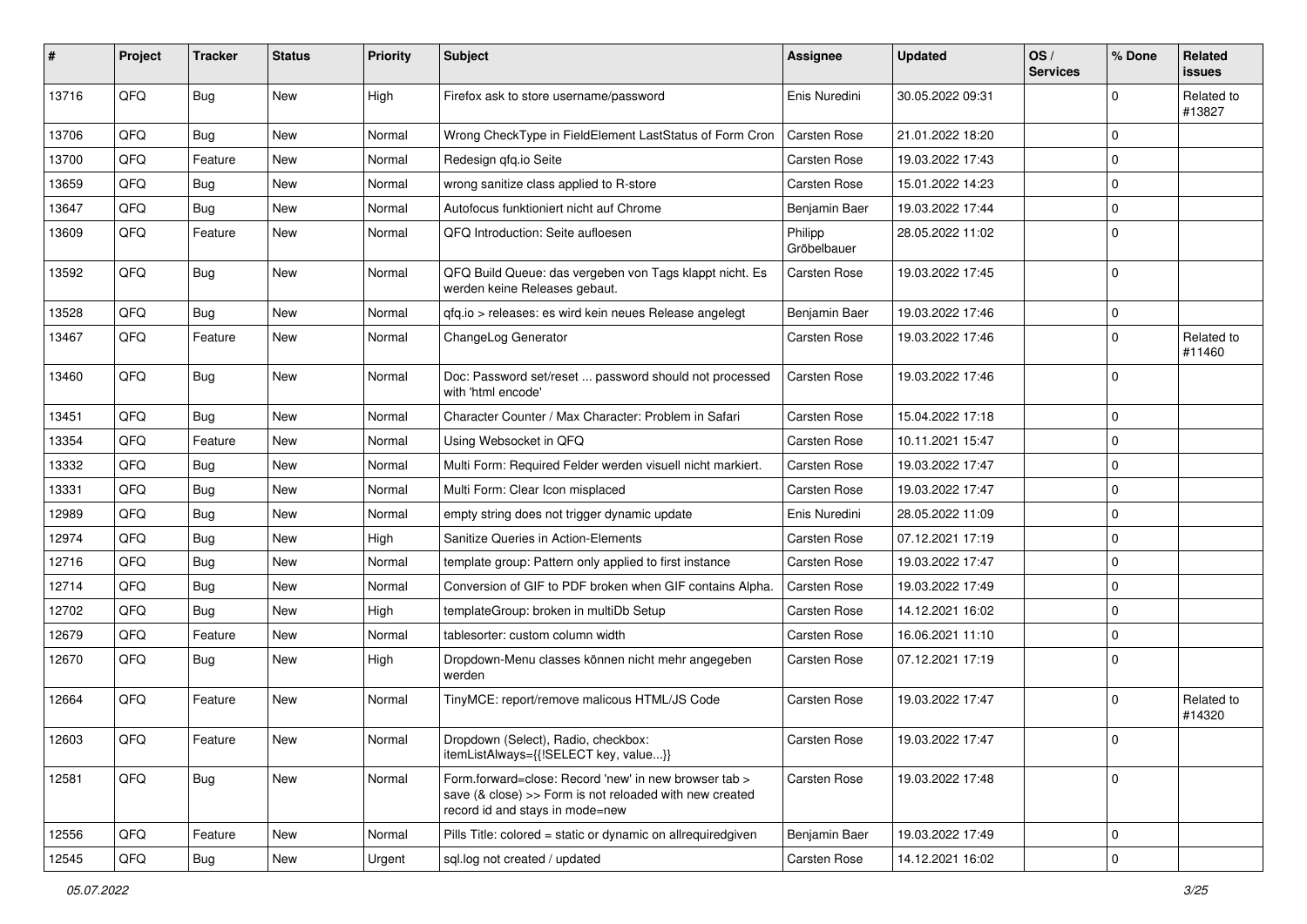| #     | Project | <b>Tracker</b> | <b>Status</b> | <b>Priority</b> | <b>Subject</b>                                                                                                                        | <b>Assignee</b> | <b>Updated</b>   | OS/<br><b>Services</b> | % Done      | Related<br><b>issues</b>                                              |
|-------|---------|----------------|---------------|-----------------|---------------------------------------------------------------------------------------------------------------------------------------|-----------------|------------------|------------------------|-------------|-----------------------------------------------------------------------|
| 12544 | QFQ     | Feature        | <b>New</b>    | High            | a) ' AS _link' new also as ' AS _format', b) sortierung via<br>'display: none;', c) '_format' benoeitgt nicht zwingend<br>u/U/p/m/z/d | Carsten Rose    | 14.12.2021 16:03 |                        | $\Omega$    |                                                                       |
| 12532 | QFQ     | Feature        | <b>New</b>    | High            | SIP-Parameter bei Seitenaufruf in Browser-Console<br>anzeigen                                                                         | Carsten Rose    | 07.12.2021 17:19 |                        | $\Omega$    | Related to<br>#11893.<br>Related to<br>#14187                         |
| 12520 | QFQ     | Bug            | New           | Normal          | Switch FE User: still active even FE User session expired                                                                             | Carsten Rose    | 19.03.2022 17:48 |                        | $\Omega$    |                                                                       |
| 12513 | QFQ     | Bug            | <b>New</b>    | High            | Implement server side check of maxlength                                                                                              | Carsten Rose    | 07.12.2021 17:19 |                        | $\Omega$    |                                                                       |
| 12512 | QFQ     | Bug            | <b>New</b>    | Normal          | Some MySQL Installation can't use 'stored procedures'                                                                                 | Carsten Rose    | 19.03.2022 17:48 |                        | $\Omega$    |                                                                       |
| 12490 | QFQ     | Feature        | New           | Normal          | Loading Plugins in QFQ - see what tinymce does. (lazy<br>loading)                                                                     | Benjamin Baer   | 08.06.2022 10:37 |                        | $\Omega$    | Related to<br>#12611,<br>Related to<br>#10013,<br>Related to<br>#7732 |
| 12480 | QFQ     | Feature        | <b>New</b>    | Normal          | If QFQ upgrade is running, block further request                                                                                      | Carsten Rose    | 03.05.2021 20:45 |                        | $\Omega$    |                                                                       |
| 12477 | QFQ     | Feature        | <b>New</b>    | Normal          | Support for refactoring: Form, FormElement, diverse<br>Tabellen/Spalten, tt-content Records                                           | Carsten Rose    | 03.05.2021 20:45 |                        | $\Omega$    |                                                                       |
| 12476 | QFQ     | Feature        | New           | Normal          | clearMe: a) should trigger 'dirty', b) sticky on textarea resize                                                                      | Benjamin Baer   | 04.01.2022 08:40 |                        | $\mathbf 0$ | Related to<br>#9528                                                   |
| 12474 | QFQ     | Feature        | New           | Normal          | Check BaseConfigURL if it is given and the the last char is '/'                                                                       | Carsten Rose    | 03.05.2021 20:45 |                        | $\Omega$    |                                                                       |
| 12468 | QFQ     | <b>Bug</b>     | <b>New</b>    | Urgent          | Form: update Form.title after save                                                                                                    | Carsten Rose    | 03.05.2021 21:12 |                        | $\Omega$    |                                                                       |
| 12465 | QFQ     | Feature        | <b>New</b>    | Normal          | QFQ Function: use in FE to fill StoreRecord                                                                                           | Carsten Rose    | 05.05.2021 21:58 |                        | $\Omega$    |                                                                       |
| 12413 | QFQ     | Feature        | <b>New</b>    | Normal          | STORE_TYPO3: enhance for {{be_users.email:T}},<br>{{fe users.email:T}}                                                                | Carsten Rose    | 03.05.2021 20:45 |                        | $\Omega$    | Related to<br>#12412,<br>Related to<br>#10012                         |
| 12412 | QFQ     | Feature        | New           | Normal          | Action/Escape qualifier 'e' (empty), '0': if given, an empty<br>string (or '0') will be treated as 'not found'                        | Carsten Rose    | 08.05.2021 09:40 |                        | $\Omega$    | Related to<br>#12413,<br>Related to<br>#10012                         |
| 12400 | QFQ     | Feature        | <b>New</b>    | Normal          | Tutorial ist in QFQ Doku, Wird in der Suche gefunden, es<br>gibt aber kein Menupunkt - Inhalt ueberpruefen                            | Carsten Rose    | 03.05.2021 20:45 |                        | $\Omega$    |                                                                       |
| 12330 | QFQ     | Feature        | <b>New</b>    | Normal          | Copy to input field / text area / TinyMCE                                                                                             | Carsten Rose    | 07.04.2021 09:01 |                        | $\Omega$    |                                                                       |
| 12327 | QFQ     | Bug            | <b>New</b>    | Normal          | Copy to clipboard: Glyphicon can not be changed                                                                                       | Carsten Rose    | 27.12.2021 17:59 |                        | $\Omega$    |                                                                       |
| 12269 | QFQ     | Feature        | New           | Normal          | 2FA - Login                                                                                                                           | Carsten Rose    | 03.05.2021 20:45 |                        | $\Omega$    |                                                                       |
| 12187 | QFQ     | Bug            | <b>New</b>    | Normal          | Trigger FormAsFile() via Report: probably problem with multi<br>DB setup                                                              | Carsten Rose    | 20.03.2021 21:20 |                        | $\Omega$    |                                                                       |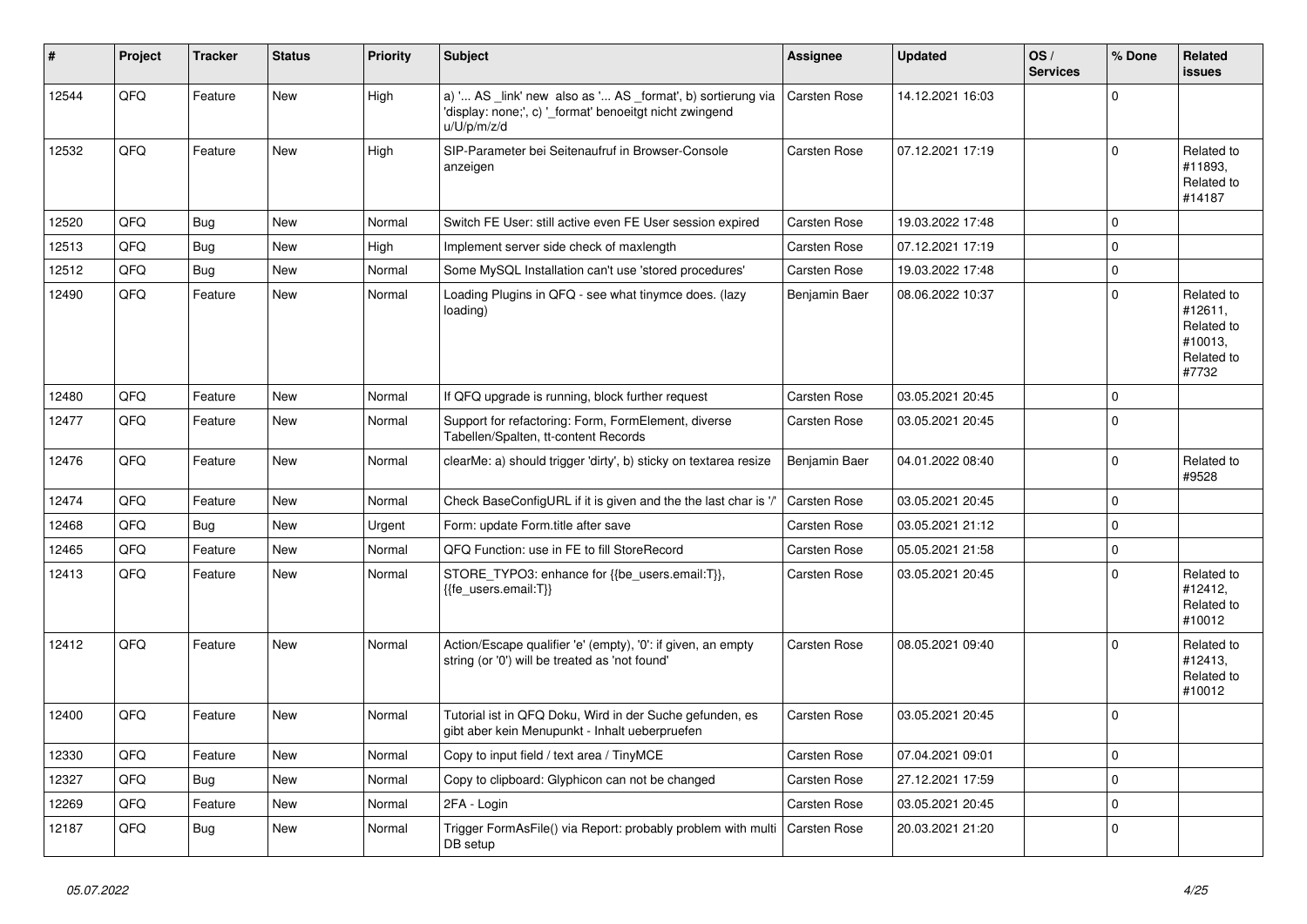| #     | Project | <b>Tracker</b> | <b>Status</b> | <b>Priority</b> | <b>Subject</b>                                                                                       | <b>Assignee</b>                                        | <b>Updated</b>   | OS/<br><b>Services</b> | % Done   | Related<br><b>issues</b>                      |                      |
|-------|---------|----------------|---------------|-----------------|------------------------------------------------------------------------------------------------------|--------------------------------------------------------|------------------|------------------------|----------|-----------------------------------------------|----------------------|
| 12186 | QFQ     | Feature        | <b>New</b>    | High            | TinyMCE Config für Objekte                                                                           | Carsten Rose                                           | 07.12.2021 17:19 |                        | $\Omega$ | <b>Blocks</b><br>#12632                       |                      |
| 12163 | OFQ     | Feature        | <b>New</b>    | Normal          | Checkbox: table wrap                                                                                 | Carsten Rose                                           | 03.05.2021 20:51 |                        | $\Omega$ |                                               |                      |
| 12162 | QFQ     | Feature        | New           | Normal          | FE.type=sendmail: personalized mailing (several mails) via<br>template                               | Carsten Rose                                           | 03.05.2021 20:45 |                        | $\Omega$ |                                               |                      |
| 12156 | QFQ     | Feature        | <b>New</b>    | Normal          | Form: Optional disable 'leave page'                                                                  |                                                        | 03.05.2021 20:45 |                        | $\Omega$ |                                               |                      |
| 12146 | QFQ     | Feature        | New           | Normal          | Autocron Job: Anzeigen wann der naechste Job ausgefuehrt<br>wird, resp das er nicht ausgefuehrt wird | Carsten Rose                                           | 15.03.2021 15:23 |                        | $\Omega$ |                                               |                      |
| 12135 | QFQ     | Feature        | <b>New</b>    | Normal          | Subrecord: Notiz                                                                                     |                                                        | 24.04.2021 16:58 |                        | $\Omega$ |                                               |                      |
| 12133 | QFQ     | Bug            | <b>New</b>    | Normal          | NPM, phpSpreadSheet aktualisieren                                                                    | Carsten Rose                                           | 15.03.2021 09:04 |                        | $\Omega$ |                                               |                      |
| 12119 | QFQ     | Feature        | New           | Normal          | AS paged: error message missing if there ist no 'r' argument.                                        | Carsten Rose                                           | 03.05.2021 20:51 |                        | $\Omega$ |                                               |                      |
| 12109 | QFQ     | Feature        | <b>New</b>    | Normal          | Donwload Link: Plain, SIP, Persistent Link, Peristent SIP -<br>new notation                          | <b>Carsten Rose</b>                                    | 03.05.2021 20:45 |                        | $\Omega$ | Related to<br>#12085                          |                      |
| 12066 | QFQ     | Bug            | New           | High            | enterAsSubmit: Forward wird nicht ausgeführt                                                         | Enis Nuredini                                          | 29.05.2022 09:23 |                        | $\Omega$ |                                               |                      |
| 12045 | QFQ     | Bug            | <b>New</b>    | Normal          | templateGroup afterSave FE: Aufruf ohne<br>sqlHonorFormElements funktioniert nicht                   | Carsten Rose                                           | 18.02.2021 16:33 |                        | $\Omega$ |                                               |                      |
| 12040 | QFQ     | <b>Bug</b>     | New           | Normal          | FE Mode 'hidden' für zwei FEs auf einer Zeile                                                        | <b>Carsten Rose</b>                                    | 18.02.2021 10:13 |                        | $\Omega$ |                                               |                      |
| 12039 | QFQ     | Feature        | New           | Normal          | Missing htmlSpecialChar() in pre processing on form submit                                           |                                                        | 18.02.2021 00:09 |                        | $\Omega$ | Related to<br>#14320                          |                      |
| 12038 | QFQ     | Feature        | <b>New</b>    | Normal          | a) STORE_VAR: filenameOnlyStripUniq, b) SP:<br>QSTRIPUNIQ()                                          |                                                        | 17.02.2021 23:55 |                        | $\Omega$ |                                               |                      |
| 12024 | QFQ     | Feature        | <b>New</b>    | Normal          | Excel Export: text columns by default decode<br>htmlspeciachar()                                     | Carsten Rose                                           | 17.02.2021 23:55 |                        | $\Omega$ | Related to<br>#12022                          |                      |
| 12023 | QFQ     | Feature        | <b>New</b>    | Normal          | MySQL Stored Precdure: QDECODESPECIALCHAR()                                                          | Carsten Rose                                           | 16.02.2021 11:16 |                        | $\Omega$ | Related to<br>#12022                          |                      |
| 11955 | QFQ     | Feature        | <b>New</b>    | Normal          | subrecord: new title option to set <th> attributes - e.g. to<br/>customize tablesorter options.</th> | attributes - e.g. to<br>customize tablesorter options. | Carsten Rose     | 03.05.2021 20:47       |          | $\Omega$                                      | Related to<br>#11775 |
| 11893 | QFQ     | Feature        | <b>New</b>    | High            | Broken SIP: a) only report one time, b) only report in main<br>column                                | Carsten Rose                                           | 12.05.2021 12:13 |                        | $\Omega$ | Related to<br>#12532.<br>Related to<br>#14187 |                      |
| 11892 | QFQ     | Feature        | <b>New</b>    | Normal          | tablesorter: columns with links are hard to order - new<br>qualifier 'Y: <ord>'</ord>                | Enis Nuredini                                          | 23.03.2022 09:22 |                        | $\Omega$ |                                               |                      |
| 11850 | QFQ     | Feature        | New           | Urgent          | Wizard Form: basierend auf einer Tabelle eine Form<br>anlegen.                                       |                                                        | 03.05.2021 21:12 |                        | $\Omega$ | Blocked by<br>#8082                           |                      |
| 11775 | QFQ     | Feature        | <b>New</b>    | Normal          | Subrecord Tooltip pro Feld                                                                           | <b>Carsten Rose</b>                                    | 18.12.2020 15:22 |                        | $\Omega$ | Related to<br>#11955                          |                      |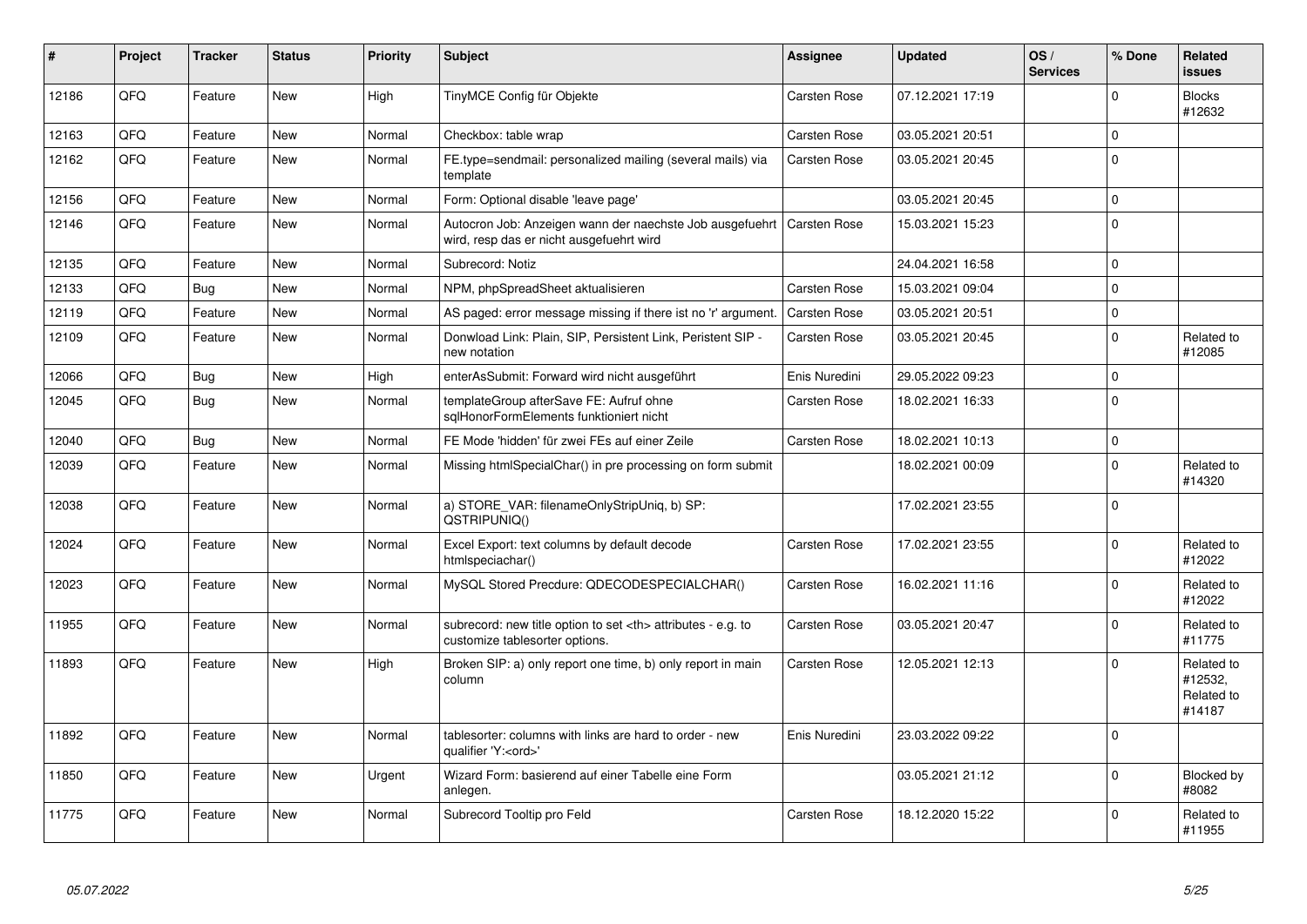| #     | Project | <b>Tracker</b> | <b>Status</b> | <b>Priority</b> | <b>Subject</b>                                                                      | <b>Assignee</b>     | <b>Updated</b>   | OS/<br><b>Services</b> | % Done      | Related<br><b>issues</b>                     |
|-------|---------|----------------|---------------|-----------------|-------------------------------------------------------------------------------------|---------------------|------------------|------------------------|-------------|----------------------------------------------|
| 11752 | QFQ     | Bug            | New           | Normal          | checkbox renders multiple input elements with same name                             | Carsten Rose        | 17.12.2020 14:58 |                        | $\Omega$    | Related to<br>#11750                         |
| 11747 | QFQ     | Feature        | New           | Normal          | Maintenance Page with Redirect                                                      | Carsten Rose        | 03.05.2021 20:47 |                        | $\Omega$    | Related to<br>#11741                         |
| 11716 | QFQ     | Feature        | New           | Normal          | Form an beliebiger Stelle im Report anzeigen                                        |                     | 09.12.2020 09:47 |                        | $\mathbf 0$ |                                              |
| 11715 | QFQ     | Bug            | New           | Normal          | acceptZeroAsRequired and requiredOffButMark do not<br>coincide                      |                     | 08.12.2020 12:13 |                        | $\Omega$    |                                              |
| 11702 | QFQ     | Feature        | <b>New</b>    | Normal          | HTML Special Char makes no sense for 'allbut' if '&' is<br>forbidden                | Carsten Rose        | 07.12.2021 16:35 |                        | $\Omega$    | Related to<br>#5112,<br>Related to<br>#14320 |
| 11695 | QFQ     | <b>Bug</b>     | <b>New</b>    | Normal          | MultiForm required FE Error                                                         | Carsten Rose        | 04.12.2020 13:34 |                        | $\mathbf 0$ |                                              |
| 11668 | QFQ     | Bug            | New           | Normal          | Play function.sql - problem with mysql                                              | Carsten Rose        | 03.05.2021 20:48 |                        | $\mathbf 0$ |                                              |
| 11667 | QFQ     | Bug            | <b>New</b>    | Normal          | MySQL mariadb-server-10.3: Incorrect datetime value                                 | Carsten Rose        | 03.05.2021 20:48 |                        | $\mathbf 0$ |                                              |
| 11535 | QFQ     | Feature        | <b>New</b>    | Normal          | Ability to create SQL columns in frontend QFQ forms                                 |                     | 17.11.2020 12:11 |                        | $\mathbf 0$ |                                              |
| 11534 | QFQ     | Feature        | New           | Normal          | Report: Action on selected rows - Table batchprocessing<br>feature                  |                     | 18.11.2020 08:15 |                        | $\mathbf 0$ |                                              |
| 11523 | QFQ     | Feature        | New           | Normal          | Mit dynamic Update erkennen, ob Upload gemacht wurde                                | Carsten Rose        | 13.11.2020 15:07 |                        | $\mathbf 0$ | Related to<br>#9533                          |
| 11522 | QFQ     | Bug            | <b>New</b>    | Normal          | Aus/Einblenden von Reitern                                                          |                     | 13.11.2020 14:58 |                        | $\mathbf 0$ |                                              |
| 11516 | QFQ     | Feature        | <b>New</b>    | Normal          | Multi Page Form (Previous/Next Buttons)                                             | Carsten Rose        | 16.03.2021 17:52 |                        | $\mathbf 0$ |                                              |
| 11504 | QFQ     | Feature        | New           | Normal          | Dynamic Update: Button text update for 'Save',' Close' &<br>'Delete'                | Carsten Rose        | 12.11.2020 23:44 |                        | $\mathbf 0$ |                                              |
| 11460 | QFQ     | Feature        | <b>New</b>    | Normal          | Easier creation of changelog: gitchangelog                                          | Carsten Rose        | 12.06.2021 10:20 |                        | $\mathbf 0$ | Related to<br>#13467                         |
| 11239 | QFQ     | Bug            | New           | Normal          | Radiobutton (plain): horizontales Rendern abhängig vom<br>Datentyp in der Datenbank | Carsten Rose        | 30.09.2020 18:37 |                        | $\mathbf 0$ |                                              |
| 11237 | QFQ     | Bug            | <b>New</b>    | High            | Radiobutton / parameter.buttonClass= btn-default - kein dirty<br>Trigger            | Benjamin Baer       | 03.05.2021 21:12 |                        | $\mathbf 0$ | Related to<br>#10766                         |
| 11195 | QFQ     | Bug            | <b>New</b>    | Low             | Dynamic Update: Note not updated if new text is empty<br>(v20.4)                    |                     | 25.09.2020 11:14 |                        | $\Omega$    |                                              |
| 11080 | QFQ     | Feature        | <b>New</b>    | Normal          | Send MQTT messages                                                                  | <b>Carsten Rose</b> | 29.08.2020 19:49 |                        | I٥          |                                              |
| 11057 | QFQ     | Bug            | New           | High            | Checkboxes ohne span.checkmark im Report werden<br>ausgeblendet                     | Benjamin Baer       | 03.05.2021 21:12 |                        | 0           | Related to<br>#11039                         |
| 10996 | QFQ     | Feature        | <b>New</b>    | Normal          | Download video via sip: no seek                                                     | Carsten Rose        | 12.08.2020 14:18 |                        | 0           |                                              |
| 10979 | QFQ     | Feature        | New           | Normal          | Ajax Calls an API - dataReport                                                      | Carsten Rose        | 11.05.2022 12:15 |                        | $\pmb{0}$   |                                              |
| 10976 | QFQ     | Feature        | New           | Normal          | Excel Export Verbesserungen                                                         | Carsten Rose        | 06.08.2020 10:56 |                        | 0           |                                              |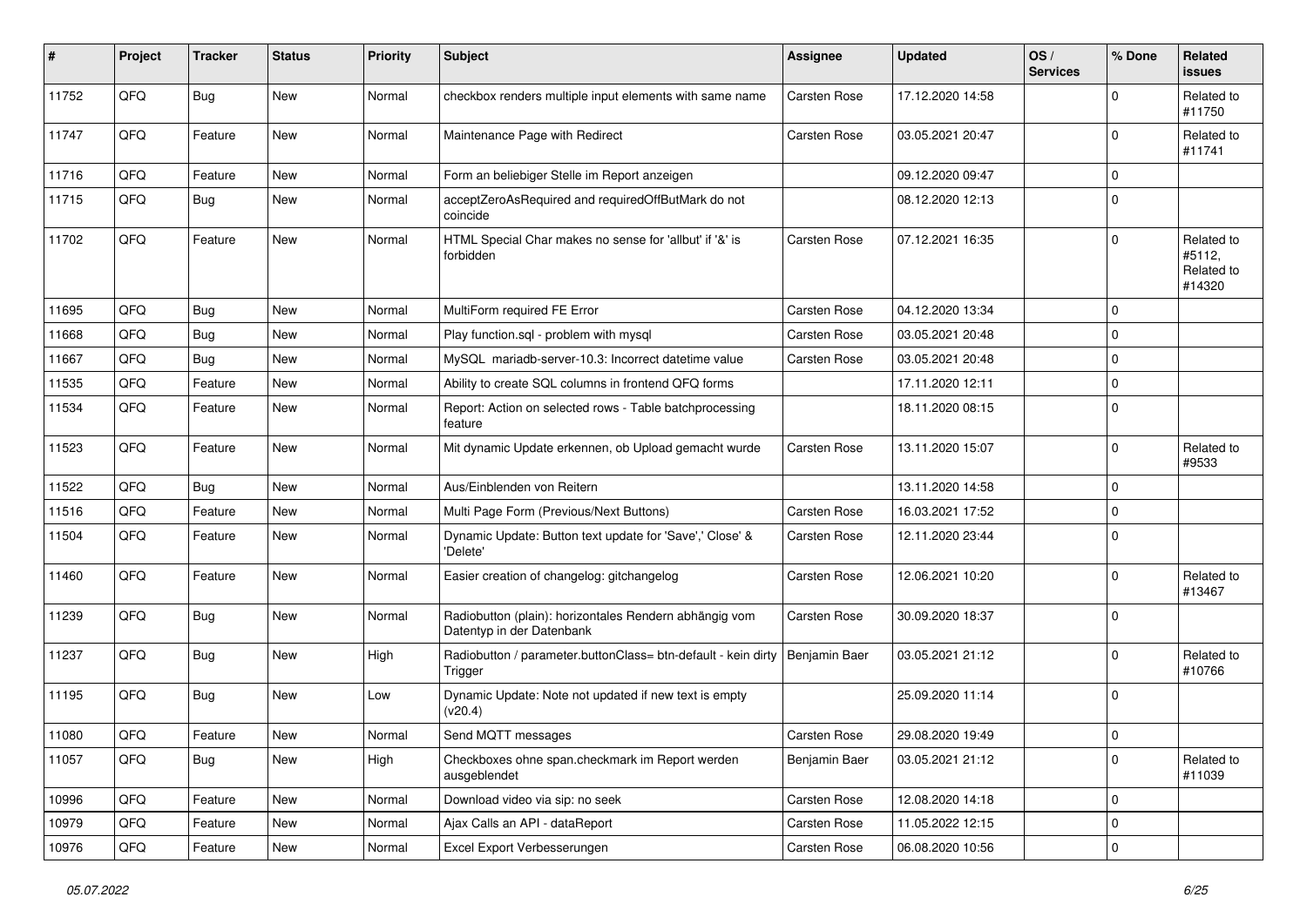| $\vert$ # | Project | <b>Tracker</b> | <b>Status</b> | <b>Priority</b> | <b>Subject</b>                                                                      | <b>Assignee</b> | <b>Updated</b>   | OS/<br><b>Services</b> | % Done      | Related<br>issues                                                    |
|-----------|---------|----------------|---------------|-----------------|-------------------------------------------------------------------------------------|-----------------|------------------|------------------------|-------------|----------------------------------------------------------------------|
| 10937     | QFQ     | Bug            | <b>New</b>    | Normal          | Fehler mit abhängigen Select- Feldern beim Positionieren                            | Carsten Rose    | 12.11.2020 23:45 |                        | $\Omega$    |                                                                      |
| 10890     | QFQ     | <b>Bug</b>     | New           | Normal          | AutoCron hangs                                                                      |                 | 20.07.2020 13:56 |                        | $\Omega$    |                                                                      |
| 10874     | QFQ     | Feature        | <b>New</b>    | Normal          | Erstellen eines Foreign Keys in der Tabelle "FormElement"                           |                 | 13.07.2020 10:11 |                        | $\Omega$    |                                                                      |
| 10819     | QFQ     | Feature        | New           | Normal          | Persistent SIP - second try                                                         | Carsten Rose    | 29.06.2020 23:02 |                        | 0           | Related to<br>#6261                                                  |
| 10766     | QFQ     | <b>Bug</b>     | <b>New</b>    | High            | Radiobutton / parameter.buttonClass=btn-default: dynamic<br>update                  |                 | 03.05.2021 21:12 |                        | 0           | Related to<br>#11237                                                 |
| 10763     | QFQ     | Feature        | New           | Normal          | form accessed and submitted despite logout?                                         |                 | 16.06.2020 11:43 |                        | $\Omega$    |                                                                      |
| 10759     | QFQ     | Bug            | <b>New</b>    | Normal          | emptyMeansNull - Feld falsch aktualisiert                                           |                 | 12.11.2020 23:45 |                        | 0           |                                                                      |
| 10714     | QFQ     | Feature        | <b>New</b>    | Normal          | multi Table Form                                                                    | Carsten Rose    | 16.03.2021 18:44 |                        | 0           |                                                                      |
| 10704     | QFQ     | Bug            | <b>New</b>    | Normal          | wkhtml problem rendering fullCalendar.js / fabric.js >><br>successor: puppeteer     | Carsten Rose    | 12.11.2020 23:45 |                        | 0           | Related to<br>#5024,<br>Related to<br>#4650,<br>Related to<br>#10715 |
| 10658     | QFQ     | Bug            | New           | Normal          | processReadOnly broken                                                              | Carsten Rose    | 27.05.2020 17:55 |                        | 0           |                                                                      |
| 10640     | QFQ     | <b>Bug</b>     | <b>New</b>    | High            | TypeAhead Tag: FE editierbar trotz readOnly                                         | Carsten Rose    | 03.05.2021 21:12 |                        | 0           | Related to<br>#7795                                                  |
| 10593     | QFQ     | Feature        | New           | Normal          | label2: text behind input element                                                   | Carsten Rose    | 16.05.2020 10:57 |                        | $\Omega$    |                                                                      |
| 10588     | QFQ     | <b>Bug</b>     | <b>New</b>    | Normal          | typeahed Tag: Doku anpassen                                                         | Carsten Rose    | 12.11.2020 23:45 |                        | $\mathbf 0$ |                                                                      |
| 10508     | QFQ     | <b>Bug</b>     | New           | High            | Multi Form broken on Multi DB Instance                                              | Carsten Rose    | 03.05.2021 21:12 |                        | $\mathbf 0$ |                                                                      |
| 10506     | QFQ     | Bug            | <b>New</b>    | High            | Template Group broken on MultiDB instance                                           | Carsten Rose    | 03.05.2021 21:12 |                        | $\mathbf 0$ | Related to<br>#10505                                                 |
| 10463     | QFQ     | Feature        | <b>New</b>    | Normal          | Report_link: expliztes setzen von HTML Tags (Bedarf fuer<br>'data-selenium' & 'id') | Enis Nuredini   | 23.03.2022 09:23 |                        | 0           | Related to<br>#7648                                                  |
| 10384     | QFQ     | Feature        | New           | Normal          | Parameter Exchange QFQ Instances                                                    |                 | 07.05.2020 09:38 |                        | 0           |                                                                      |
| 10345     | QFQ     | Feature        | <b>New</b>    | Normal          | Templates - Patterns QFQ Style                                                      |                 | 03.05.2021 21:01 |                        | 0           | Related to<br>#10713                                                 |
| 10324     | QFQ     | <b>Bug</b>     | <b>New</b>    | Normal          | Excel Export mit Template funktioniert nur, wenn Template<br>vor uid kommt          |                 | 30.03.2020 11:20 |                        | $\Omega$    | Related to<br>#10257                                                 |
| 10322     | QFQ     | <b>Bug</b>     | <b>New</b>    | Normal          | FormElement / Radio: missing column 'enum' >> FE not<br>reported                    | Carsten Rose    | 07.05.2020 09:37 |                        | $\Omega$    |                                                                      |
| 10119     | QFQ     | Feature        | New           | Normal          | Dropdown (selectlist) & Type Ahead: format and catagorize<br>list                   | Carsten Rose    | 07.05.2020 09:36 |                        | $\Omega$    |                                                                      |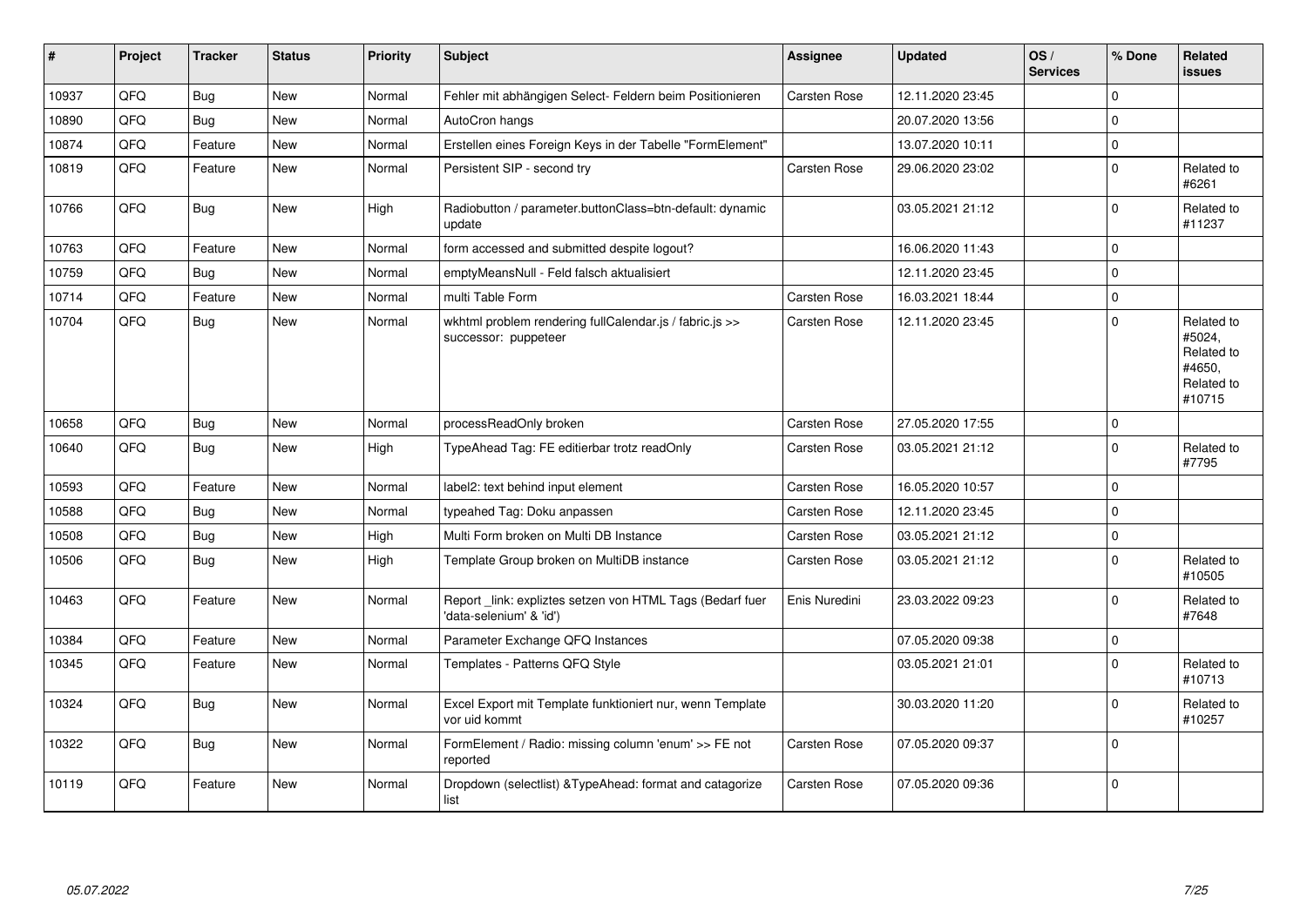| #     | Project | <b>Tracker</b> | <b>Status</b> | Priority | <b>Subject</b>                                                                                                                        | <b>Assignee</b>     | <b>Updated</b>   | OS/<br><b>Services</b> | % Done      | Related<br><b>issues</b>                                             |
|-------|---------|----------------|---------------|----------|---------------------------------------------------------------------------------------------------------------------------------------|---------------------|------------------|------------------------|-------------|----------------------------------------------------------------------|
| 10114 | QFQ     | Feature        | <b>New</b>    | High     | Symbol (Link): 'G:' (Glyphicon) replaced by 'i:' (icon)                                                                               |                     | 07.12.2021 17:19 |                        | $\Omega$    | Related to<br>#3797,<br>Related to<br>#4194                          |
| 10082 | QFQ     | Bug            | New           | Normal   | FE.type=SELECT - 'sanatize' Class                                                                                                     | Carsten Rose        | 07.05.2020 09:36 |                        | $\Omega$    | Related to<br>#10081                                                 |
| 10081 | QFQ     | Bug            | <b>New</b>    | High     | Stale record lock after 'forbidden' character                                                                                         | Carsten Rose        | 03.05.2021 21:12 |                        | $\Omega$    | Related to<br>#10082.<br>Related to<br>#9789                         |
| 10080 | QFQ     | Feature        | <b>New</b>    | Normal   | Popup on 'save' / 'close': configure dialog (answer<br>yes/no/cancle/)                                                                | Carsten Rose        | 28.03.2021 20:52 |                        | $\mathbf 0$ | Is duplicate<br>of #12262                                            |
| 10014 | QFQ     | Feature        | <b>New</b>    | Normal   | Manual.rst: describe behaviour and process order of<br>fillStoreVar, slaveId, sqlBefore,                                              | Carsten Rose        | 01.02.2020 22:31 |                        | $\mathbf 0$ |                                                                      |
| 9983  | QFQ     | Feature        | <b>New</b>    | Normal   | Report Notation: new keyword 'range'                                                                                                  | Carsten Rose        | 01.02.2020 15:55 |                        | $\mathbf 0$ |                                                                      |
| 9927  | QFQ     | Feature        | <b>New</b>    | Normal   | QFQ Update: a) Update nur machen wenn BE User<br>eingeloggt ist., b) Bei Fehler genaue Meldung welcher<br>Updateschritt Probleme hat. | Carsten Rose        | 22.01.2020 12:59 |                        | $\Omega$    |                                                                      |
| 9855  | QFQ     | Bug            | New           | Normal   | <b>Required Check</b>                                                                                                                 |                     | 01.02.2020 15:56 |                        | $\mathbf 0$ |                                                                      |
| 9853  | QFQ     | Feature        | New           | Normal   | Check das SQL / QFQ / Mail Logfile geschrieben wird                                                                                   |                     | 09.01.2020 11:15 |                        | $\mathbf 0$ |                                                                      |
| 9811  | QFQ     | Feature        | <b>New</b>    | Normal   | Report: tag every n'th row                                                                                                            | <b>Carsten Rose</b> | 01.02.2020 23:22 |                        | $\mathbf 0$ |                                                                      |
| 9783  | QFQ     | Bug            | <b>New</b>    | Normal   | Email with special characters                                                                                                         | Carsten Rose        | 01.02.2020 23:22 |                        | $\mathbf 0$ |                                                                      |
| 9781  | QFQ     | Feature        | <b>New</b>    | Normal   | Button: CSS class to make buttons smaller                                                                                             | Carsten Rose        | 01.02.2020 23:22 |                        | $\mathbf 0$ |                                                                      |
| 9777  | QFQ     | Feature        | New           | Normal   | Logging QFQ Variables                                                                                                                 | Carsten Rose        | 16.12.2019 17:17 |                        | $\mathbf 0$ |                                                                      |
| 9773  | QFQ     | <b>Bug</b>     | <b>New</b>    | Normal   | form.parameter.formModeGlobal=requiredOff                                                                                             | Carsten Rose        | 01.02.2020 15:56 |                        | 0           |                                                                      |
| 9707  | QFQ     | Feature        | <b>New</b>    | Normal   | SIP security: encode pageld and check pageld on decode                                                                                | Carsten Rose        | 01.02.2020 23:22 |                        | $\mathbf 0$ |                                                                      |
| 9706  | QFQ     | Feature        | New           | Normal   | Multi File Upload (hidden template group)                                                                                             | Carsten Rose        | 01.02.2020 23:22 |                        | $\mathbf 0$ | Related to<br>#7521,<br>Related to<br>#5562,<br>Related to<br>#13330 |
| 9602  | QFQ     | Feature        | New           | Normal   | Form definition as JSON                                                                                                               | <b>Carsten Rose</b> | 01.02.2020 23:21 |                        | $\Omega$    | Related to<br>#9600                                                  |
| 9537  | QFQ     | Feature        | New           | Normal   | FormEditor: Edit fieldset in FrontEnd                                                                                                 | Carsten Rose        | 01.02.2020 23:22 |                        | 0           |                                                                      |
| 9533  | QFQ     | <b>Bug</b>     | New           | Normal   | FE.type=upload: Check in 'beforeSave' if upload is given                                                                              | Carsten Rose        | 01.02.2020 23:22 |                        | 0           | Related to<br>#11523                                                 |
| 9531  | QFQ     | <b>Bug</b>     | New           | High     | FE File: Dynamic Update / modeSql / required detected<br>even it not set                                                              | Carsten Rose        | 11.06.2021 20:32 |                        | 0           | Related to<br>#12398                                                 |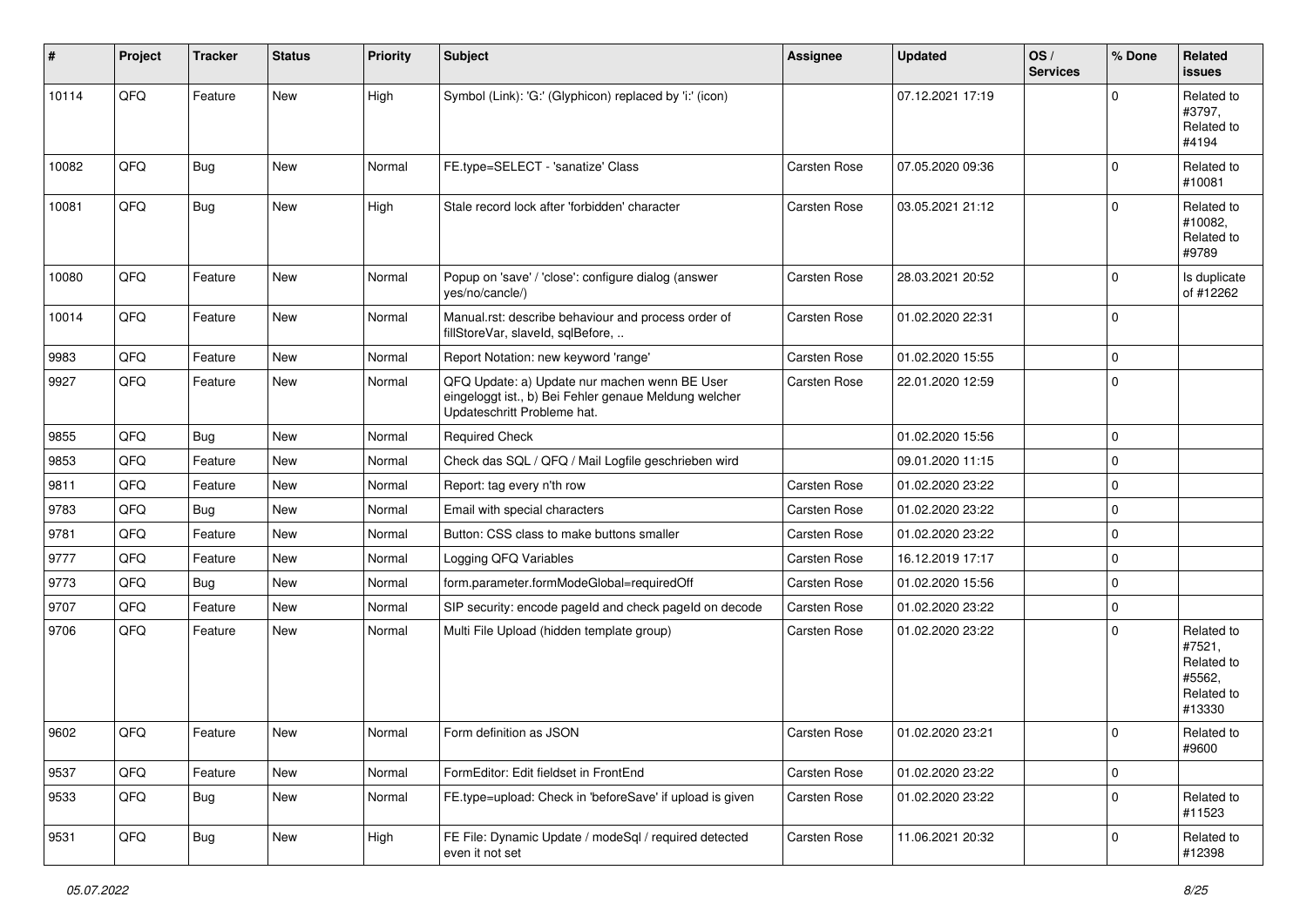| #    | Project | <b>Tracker</b> | <b>Status</b> | <b>Priority</b> | <b>Subject</b>                                                                                         | <b>Assignee</b>     | <b>Updated</b>   | OS/<br><b>Services</b> | % Done      | Related<br><b>issues</b>                     |
|------|---------|----------------|---------------|-----------------|--------------------------------------------------------------------------------------------------------|---------------------|------------------|------------------------|-------------|----------------------------------------------|
| 9352 | QFQ     | Feature        | <b>New</b>    | Normal          | FE 'Native' fire slaveld, sqlAfter, sqllns                                                             | Carsten Rose        | 01.02.2020 23:22 |                        | $\Omega$    |                                              |
| 9348 | QFQ     | Feature        | New           | Normal          | defaultThumbnailSize: pre render thumbnails                                                            | Carsten Rose        | 12.06.2021 09:05 |                        | $\Omega$    |                                              |
| 9347 | QFQ     | <b>Bug</b>     | New           | High            | FE.type=upload with dynamic show/hidden: required not<br>detected                                      | Carsten Rose        | 12.06.2021 10:40 |                        | $\mathbf 0$ | Related to<br>#5305,<br>Related to<br>#12398 |
| 9317 | QFQ     | Bug            | <b>New</b>    | Normal          | FE.type=note: with dynamic show/hidden an empty label<br>causes trouble                                | Carsten Rose        | 01.02.2020 23:22 |                        | $\Omega$    |                                              |
| 9221 | QFQ     | Feature        | <b>New</b>    | Normal          | typeAhead: Zeichenlimite ausschalten                                                                   | Carsten Rose        | 29.06.2022 22:36 |                        | $\Omega$    |                                              |
| 9208 | QFQ     | Feature        | <b>New</b>    | Normal          | Manage 'recent' records                                                                                | Carsten Rose        | 01.02.2020 23:22 |                        | $\Omega$    |                                              |
| 9177 | QFQ     | <b>Bug</b>     | <b>New</b>    | Normal          | Bug? QFQ tries to save an action FE, which has real<br>existing column name                            | Carsten Rose        | 01.02.2020 23:22 |                        | $\Omega$    |                                              |
| 9136 | QFQ     | Feature        | <b>New</b>    | Normal          | Create ZIP files with dynamic PDFs                                                                     | Carsten Rose        | 01.02.2020 23:22 |                        | 0           |                                              |
| 9129 | QFQ     | Feature        | New           | Normal          | sqlValidate: Message as notification, not as error                                                     | Carsten Rose        | 01.02.2020 23:22 |                        | $\Omega$    | Related to<br>#9128                          |
| 9128 | QFQ     | Feature        | New           | Normal          | Error Message: not replaced variables- a) replace back to<br>'{{', b) underline                        | Carsten Rose        | 01.02.2020 23:22 |                        | $\Omega$    | Related to<br>#9129                          |
| 9127 | QFQ     | <b>Bug</b>     | <b>New</b>    | Normal          | Error Message: change 'roll over' color - text not readable                                            | Carsten Rose        | 01.02.2020 23:22 |                        | $\Omega$    |                                              |
| 9077 | QFQ     | Bug            | <b>New</b>    | Normal          | typeAheadSql: report broken SQL                                                                        | Carsten Rose        | 29.06.2022 22:35 |                        | $\Omega$    | Related to<br>#4018                          |
| 9013 | QFQ     | Bug            | <b>New</b>    | Normal          | Error in Twig template not handled                                                                     | Carsten Rose        | 20.10.2021 13:43 |                        | $\Omega$    |                                              |
| 8975 | QFQ     | Feature        | <b>New</b>    | Normal          | Report Notation: 2.0                                                                                   | Carsten Rose        | 01.02.2020 23:22 |                        | $\Omega$    | Related to<br>#8963                          |
| 8962 | QFQ     | Feature        | <b>New</b>    | High            | allow for form fields with identical names                                                             | Carsten Rose        | 03.05.2021 21:14 |                        | $\Omega$    |                                              |
| 8891 | QFQ     | Bug            | <b>New</b>    | High            | formSubmitLog: do not log passwords                                                                    | Enis Nuredini       | 25.03.2022 09:06 |                        | $\mathbf 0$ |                                              |
| 8806 | QFQ     | Feature        | <b>New</b>    | Normal          | <b>SQL Function nl2br</b>                                                                              | Carsten Rose        | 01.02.2020 23:22 |                        | $\Omega$    |                                              |
| 8719 | QFQ     | Feature        | <b>New</b>    | Normal          | extraButtonLock: add support for 0/1                                                                   | Carsten Rose        | 01.02.2020 23:22 |                        | $\mathbf 0$ |                                              |
| 8702 | QFQ     | Feature        | <b>New</b>    | Normal          | Load Record which is locked: missing user info                                                         | <b>Carsten Rose</b> | 11.12.2019 16:16 |                        | $\Omega$    | Related to<br>#9789                          |
| 8668 | QFQ     | Bug            | <b>New</b>    | High            | Pill disabled: dyamic mode 'hidden' not respected - FE is still<br>required                            | Carsten Rose        | 03.05.2021 21:14 |                        | $\Omega$    |                                              |
| 8431 | QFQ     | Bug            | <b>New</b>    | High            | autocron.php with wrong path                                                                           | Carsten Rose        | 03.05.2021 21:14 |                        | $\Omega$    |                                              |
| 8336 | QFQ     | Feature        | <b>New</b>    | Normal          | Form > modified > Close New: a) Optional disable popup, b)<br>custom text, c) mode on save: close stay | Carsten Rose        | 01.02.2020 23:22 |                        | $\Omega$    | Related to<br>#8335                          |
| 8217 | QFQ     | Feature        | <b>New</b>    | Normal          | if-elseif-else construct                                                                               | Carsten Rose        | 16.03.2021 18:41 |                        | $\Omega$    | Related to<br>#10716                         |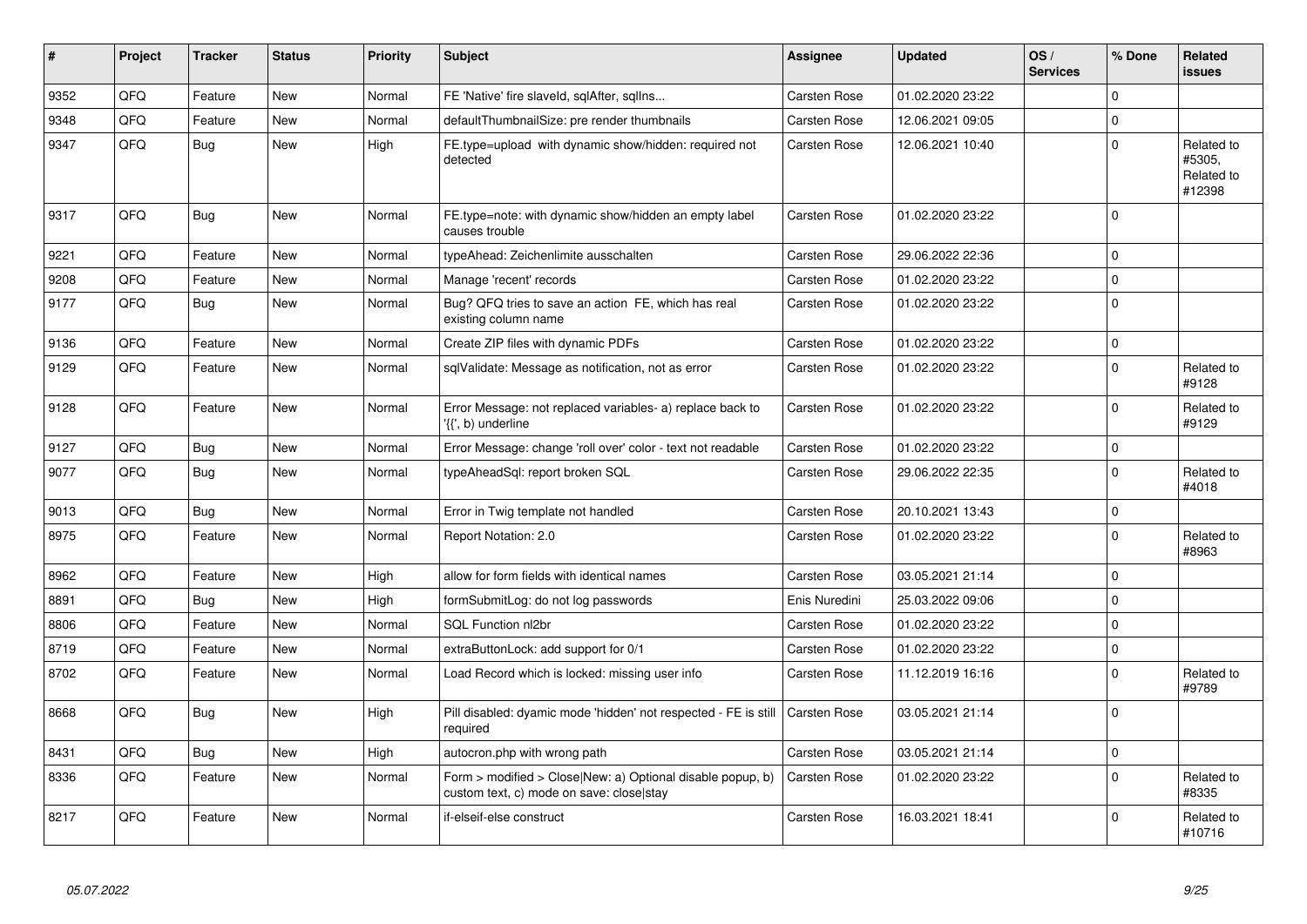| #    | Project | <b>Tracker</b> | <b>Status</b> | <b>Priority</b> | Subject                                                                                               | <b>Assignee</b> | <b>Updated</b>   | OS/<br><b>Services</b> | % Done      | Related<br><b>issues</b> |
|------|---------|----------------|---------------|-----------------|-------------------------------------------------------------------------------------------------------|-----------------|------------------|------------------------|-------------|--------------------------|
| 8187 | QFQ     | Feature        | <b>New</b>    | Normal          | Subrecord: enable/hide new button - make new/edit/delete<br>customizeable.                            | Carsten Rose    | 06.03.2021 18:44 |                        | $\Omega$    | Related to<br>#11326     |
| 8089 | QFQ     | Feature        | New           | Normal          | Copy/Paste for FormElements                                                                           | Carsten Rose    | 01.02.2020 23:22 |                        | $\mathbf 0$ |                          |
| 8083 | QFQ     | <b>Bug</b>     | New           | High            | FormEditor: primary table list does not respect<br>'indexDb={{indexData:Y}}'                          | Carsten Rose    | 03.05.2021 21:14 |                        | $\mathbf 0$ | Has duplicate<br>#6678   |
| 8049 | QFQ     | Bug            | <b>New</b>    | Normal          | FE.type=note, column 'value': text moves some pixel to top<br>after save                              | Carsten Rose    | 01.02.2020 23:22 |                        | $\mathbf 0$ |                          |
| 7924 | QFQ     | Feature        | <b>New</b>    | Normal          | Radio/Checkbox with Tooltip                                                                           | Carsten Rose    | 01.02.2020 23:22 |                        | $\mathbf 0$ |                          |
| 7920 | QFQ     | Feature        | New           | Normal          | FE: Syntax Highlight, Zeinlenumbruch                                                                  | Carsten Rose    | 01.02.2020 10:03 |                        | $\mathbf 0$ |                          |
| 7899 | QFQ     | <b>Bug</b>     | <b>New</b>    | High            | Fe.type=password / retype / required: always complain<br>about missing value                          | Carsten Rose    | 03.05.2021 21:14 |                        | $\mathbf 0$ |                          |
| 7890 | QFQ     | <b>Bug</b>     | <b>New</b>    | Normal          | FormElement 'required': extraButtonInfo not aligned                                                   | Carsten Rose    | 11.06.2021 21:17 |                        | $\mathbf 0$ | Related to<br>#11517     |
| 7850 | QFQ     | Feature        | <b>New</b>    | High            | Upload records: non 'pathFileName' column                                                             | Carsten Rose    | 03.05.2021 21:14 |                        | $\mathbf 0$ |                          |
| 7812 | QFQ     | Feature        | New           | Normal          | FE 'Subrecord' - new option 'subrecordShowFilter',<br>'subrecordPaging'                               | Carsten Rose    | 01.02.2020 23:22 |                        | $\mathbf 0$ |                          |
| 7795 | QFQ     | Bug            | <b>New</b>    | Normal          | Readonly Form: Typeahead-Felder                                                                       | Carsten Rose    | 01.02.2020 23:22 |                        | $\mathbf 0$ | Related to<br>#10640     |
| 7685 | QFQ     | Bug            | <b>New</b>    | Normal          | Open FormElement from QFQ error message and save<br>modified record: error about missing {{formId:F}} | Carsten Rose    | 01.02.2020 23:22 |                        | $\mathbf 0$ |                          |
| 7683 | QFQ     | Feature        | New           | Normal          | Special column names in '{{ SELECT  AS _link }}' should<br>be detected                                | Carsten Rose    | 01.02.2020 23:21 |                        | $\mathbf 0$ |                          |
| 7681 | QFQ     | Feature        | <b>New</b>    | Normal          | Optional switch off 'check for modified record'                                                       | Carsten Rose    | 01.02.2020 23:21 |                        | $\mathbf 0$ |                          |
| 7660 | QFQ     | Feature        | New           | Normal          | IMAP: import mails to DB, move / delete mails                                                         | Carsten Rose    | 01.02.2020 09:52 |                        | $\mathbf 0$ |                          |
| 7650 | QFQ     | <b>Bug</b>     | <b>New</b>    | High            | Optional do not show 'required' sign on FormElement                                                   | Carsten Rose    | 03.05.2021 21:14 |                        | $\mathbf 0$ |                          |
| 7574 | QFQ     | <b>Bug</b>     | New           | Normal          | Substitute error: form element not reported / dont parse<br>Form.note                                 | Carsten Rose    | 01.02.2020 23:21 |                        | $\mathbf 0$ |                          |
| 7547 | QFQ     | <b>Bug</b>     | <b>New</b>    | Normal          | Error Message in afterSave: wrong parameter column<br>reported                                        | Carsten Rose    | 01.02.2020 23:22 |                        | $\mathbf 0$ |                          |
| 7524 | QFQ     | Bug            | <b>New</b>    | Normal          | QFQ throws a 'General Error' if 'fileadmin/protected/log/' is<br>not writeable                        | Carsten Rose    | 01.02.2020 23:22 |                        | $\mathbf 0$ |                          |
| 7521 | QFQ     | Feature        | New           | Normal          | TemplateGroup: fe.type=upload                                                                         | Carsten Rose    | 01.02.2020 23:21 |                        | 0           | Related to<br>#9706      |
| 7520 | QFQ     | Feature        | New           | Normal          | QR Code:  AS _qr ( AS _link)                                                                          | Carsten Rose    | 01.02.2020 23:22 |                        | $\mathbf 0$ |                          |
| 7519 | QFQ     | Feature        | New           | Normal          | Select: Multi                                                                                         | Carsten Rose    | 01.02.2020 23:22 |                        | $\mathbf 0$ |                          |
| 7513 | QFQ     | Bug            | New           | Normal          | Radios not correct aligned                                                                            | Carsten Rose    | 01.02.2020 23:22 |                        | $\mathbf 0$ |                          |
| 7512 | QFQ     | Bug            | New           | Normal          | FE: inputType=number >> 'pattern' is not respected                                                    | Carsten Rose    | 01.02.2020 23:22 |                        | $\pmb{0}$   |                          |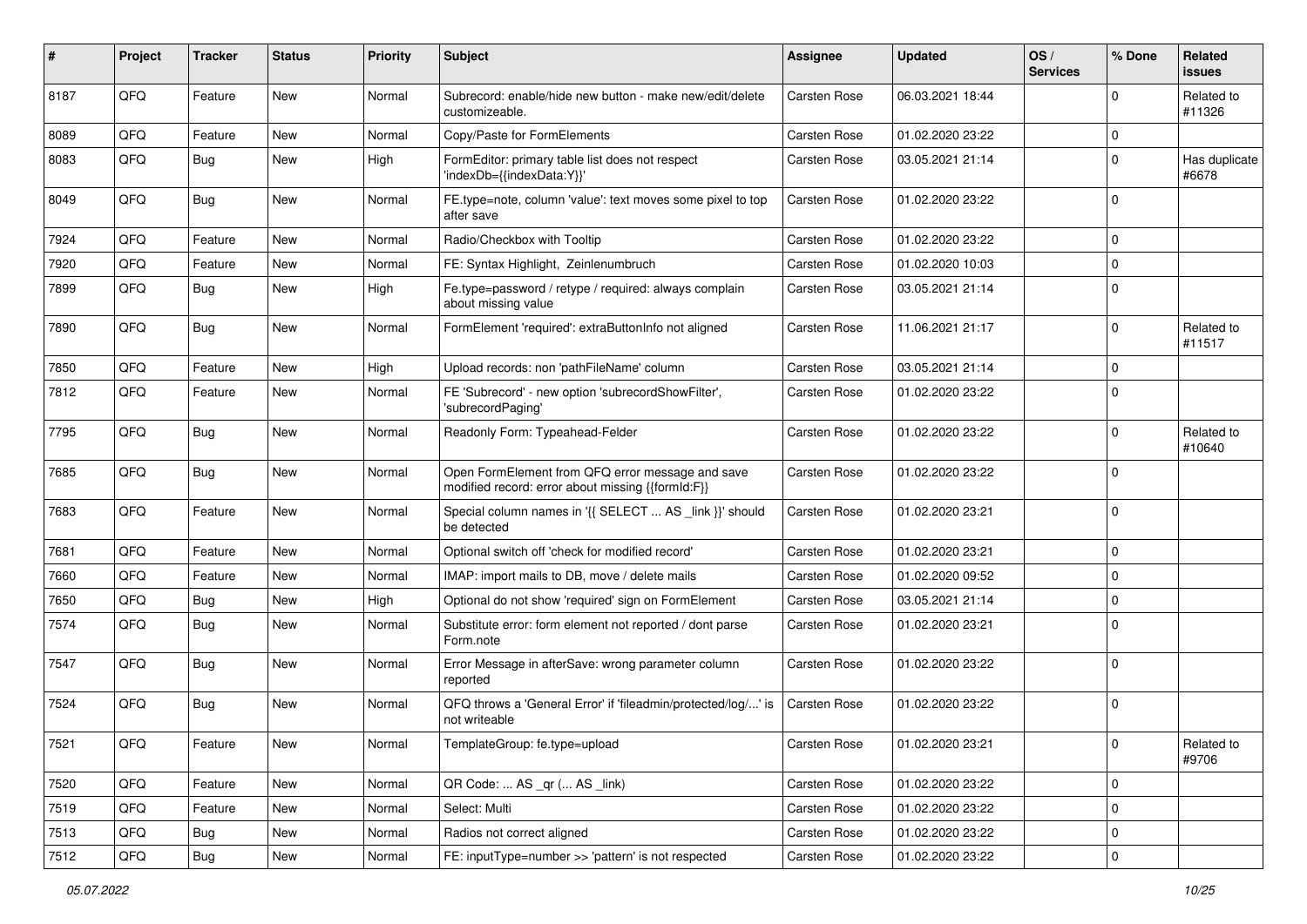| #    | Project | <b>Tracker</b> | <b>Status</b> | <b>Priority</b> | <b>Subject</b>                                                                                                             | Assignee     | <b>Updated</b>   | OS/<br><b>Services</b> | % Done      | Related<br><b>issues</b>                    |
|------|---------|----------------|---------------|-----------------|----------------------------------------------------------------------------------------------------------------------------|--------------|------------------|------------------------|-------------|---------------------------------------------|
| 7481 | QFQ     | Feature        | <b>New</b>    | Normal          | Detect 'BaseUrl' automatically                                                                                             | Carsten Rose | 01.02.2020 23:21 |                        | $\Omega$    |                                             |
| 7480 | QFQ     | Feature        | <b>New</b>    | Normal          | Record History (Undo / Redo)                                                                                               | Carsten Rose | 11.12.2019 16:16 |                        | $\Omega$    | Related to<br>#2361                         |
| 7342 | QFQ     | Feature        | <b>New</b>    | Normal          | add content $=$ hide this                                                                                                  | Carsten Rose | 01.02.2020 23:21 |                        | $\Omega$    |                                             |
| 7280 | QFQ     | Feature        | New           | Normal          | recently used table                                                                                                        | Carsten Rose | 01.02.2020 23:21 |                        | $\mathbf 0$ |                                             |
| 7261 | QFQ     | <b>Bug</b>     | <b>New</b>    | Normal          | Report pathFilename for user without path, only the filename                                                               | Carsten Rose | 01.02.2020 23:21 |                        | $\mathbf 0$ |                                             |
| 7239 | QFQ     | Feature        | <b>New</b>    | Normal          | TinyMCE: html tag whitelist                                                                                                | Carsten Rose | 01.02.2020 23:21 |                        | $\mathbf 0$ | Related to<br>#14320                        |
| 7219 | QFQ     | <b>Bug</b>     | <b>New</b>    | Normal          | typeSheadSql / typeAheadSqlPrefetch: change to curly<br>braces                                                             | Carsten Rose | 01.02.2020 23:21 |                        | $\mathbf 0$ |                                             |
| 7175 | QFQ     | Feature        | New           | Normal          | Upload: md5 hash as filename                                                                                               | Carsten Rose | 01.02.2020 23:21 |                        | $\mathbf 0$ |                                             |
| 7119 | QFQ     | Feature        | <b>New</b>    | Normal          | Upload: scaleDownWidth, scaleDownHeight                                                                                    | Carsten Rose | 01.02.2020 23:21 |                        | $\Omega$    |                                             |
| 7109 | QFQ     | Feature        | New           | Normal          | Dynamic Updates: row/element hide                                                                                          | Carsten Rose | 01.02.2020 23:22 |                        | $\mathbf 0$ | Has duplicate<br>#4081                      |
| 7102 | QFQ     | Feature        | <b>New</b>    | Normal          | Comment sign in report: '#' and '--'                                                                                       | Carsten Rose | 01.02.2020 23:21 |                        | $\mathbf 0$ |                                             |
| 7099 | QFQ     | Feature        | <b>New</b>    | Normal          | Redesign FormEditor                                                                                                        | Carsten Rose | 01.02.2020 23:21 |                        | $\mathbf 0$ |                                             |
| 7014 | QFQ     | <b>Bug</b>     | <b>New</b>    | Normal          | Sending invalid emails succeeds when<br>debug.redirectAllMailTo is set                                                     | Carsten Rose | 01.02.2020 23:21 |                        | $\mathbf 0$ |                                             |
| 7002 | QFQ     | Bug            | <b>New</b>    | Normal          | Dynamic Update: row does not disappear / appear                                                                            | Carsten Rose | 01.02.2020 23:22 |                        | $\mathbf 0$ |                                             |
| 6912 | QFQ     | Bug            | New           | Normal          | error Message Var 'deadline' already set in SIP - in Form<br>with FE.value={{deadline:R:::{{deadlinePeriod:Y}}}}           | Carsten Rose | 01.02.2020 23:21 |                        | $\mathbf 0$ |                                             |
| 6855 | QFQ     | Feature        | <b>New</b>    | Normal          | With {{feUser:U}}!={{feUser:T}}: Save / Delete: only possible<br>with {{feUserSave:U}}='yes' and '{{feUserDelete:U}}='yes' | Carsten Rose | 01.02.2020 23:21 |                        | $\mathbf 0$ |                                             |
| 6765 | QFQ     | Feature        | <b>New</b>    | Normal          | Moeglichkeit via QFQ eigene Logs zu schreiben                                                                              | Carsten Rose | 01.02.2020 23:21 |                        | $\mathbf 0$ |                                             |
| 6723 | QFQ     | Feature        | New           | Normal          | Report QFQ Installation and Version                                                                                        | Carsten Rose | 12.06.2021 09:07 |                        | $\mathbf 0$ |                                             |
| 6677 | QFQ     | Bug            | <b>New</b>    | Normal          | Error message FE Action Element: no/wrong FE reference<br>who cause the problem.                                           | Carsten Rose | 01.02.2020 23:21 |                        | $\mathbf 0$ |                                             |
| 6602 | QFQ     | Feature        | <b>New</b>    | Normal          | Formlet: in Report auf Mausklick ein mini-form oeffnen                                                                     | Carsten Rose | 11.12.2019 16:16 |                        | $\Omega$    |                                             |
| 6594 | QFQ     | Feature        | <b>New</b>    | Normal          | Excel: on download, check if there is a valid sip                                                                          | Carsten Rose | 01.02.2020 23:21 |                        | $\Omega$    |                                             |
| 6483 | QFQ     | <b>Bug</b>     | <b>New</b>    | Normal          | R Store funktioniert nicht bei 'Report Notation' im FE                                                                     | Carsten Rose | 01.02.2020 23:21 |                        | $\mathbf 0$ |                                             |
| 6462 | QFQ     | <b>Bug</b>     | <b>New</b>    | Normal          | File Upload: Nutzlose Fehlermeldung wenn Datei zu gross                                                                    | Carsten Rose | 01.02.2020 23:21 |                        | $\mathbf 0$ | Related to<br>#6139                         |
| 6437 | QFQ     | Feature        | <b>New</b>    | Normal          | Neuer Mode Button bei FormElementen                                                                                        | Carsten Rose | 01.02.2020 23:21 |                        | $\mathbf 0$ | Related to<br>#9668,<br>Blocked by<br>#9678 |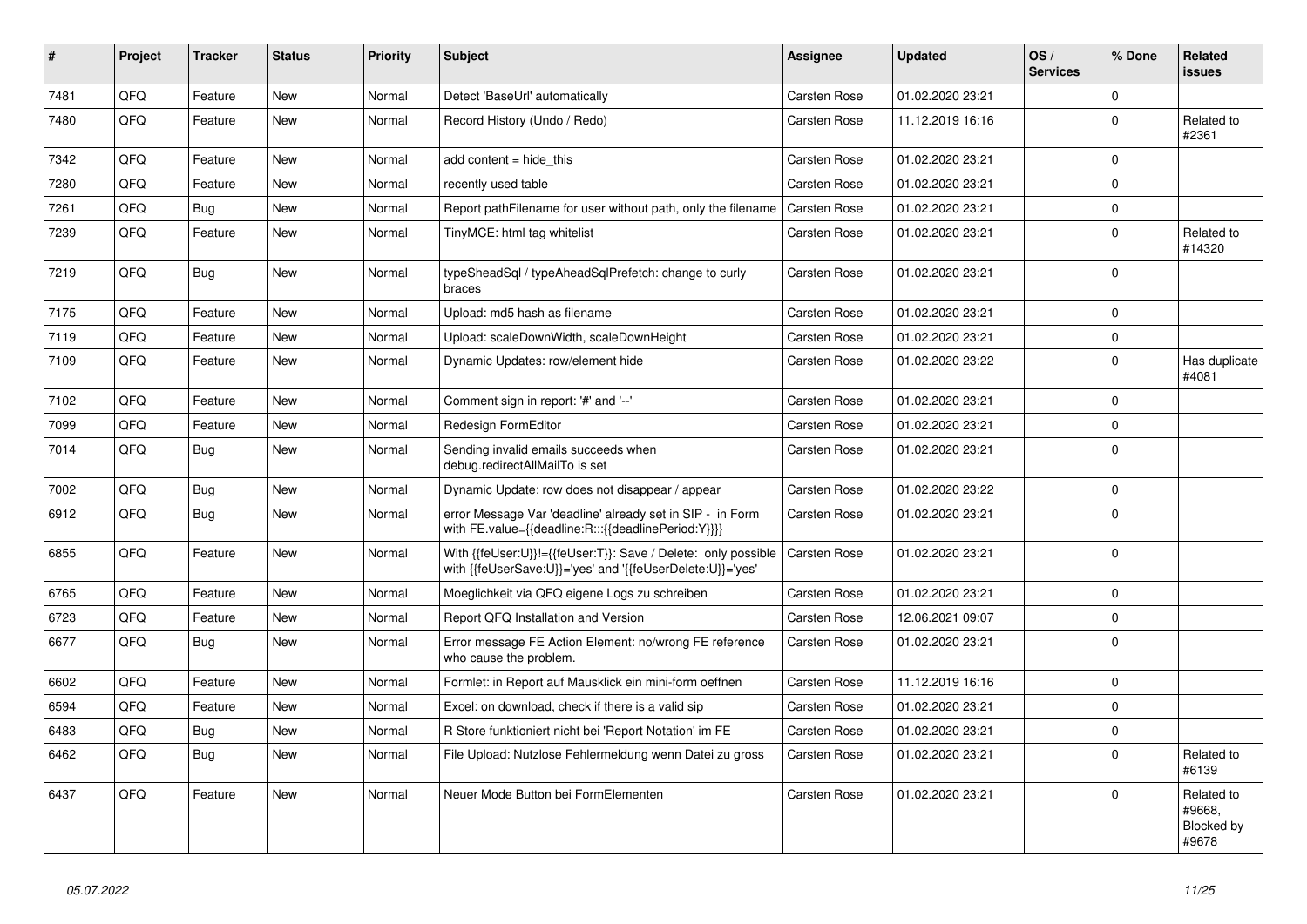| #    | Project | <b>Tracker</b> | <b>Status</b> | <b>Priority</b> | <b>Subject</b>                                                                                         | Assignee      | <b>Updated</b>   | OS/<br><b>Services</b> | % Done      | Related<br><b>issues</b>                    |
|------|---------|----------------|---------------|-----------------|--------------------------------------------------------------------------------------------------------|---------------|------------------|------------------------|-------------|---------------------------------------------|
| 6292 | QFQ     | Feature        | New           | Normal          | Download: File speichern mit Hash aber original Filename in<br>der Datenbank vermerken fuer Downloads  | Carsten Rose  | 01.02.2020 23:21 |                        | $\Omega$    |                                             |
| 6289 | QFQ     | Feature        | New           | Normal          | Form: Log                                                                                              | Carsten Rose  | 01.02.2020 23:21 |                        | $\mathbf 0$ |                                             |
| 6261 | QFQ     | Feature        | New           | Normal          | Persistent SIP                                                                                         | Carsten Rose  | 12.06.2021 09:07 |                        | $\mathbf 0$ | Related to<br>#10819                        |
| 5782 | QFQ     | Feature        | <b>New</b>    | Normal          | NextCloud API                                                                                          | Carsten Rose  | 01.02.2020 10:02 |                        | $\mathbf 0$ |                                             |
| 5715 | QFQ     | Feature        | New           | High            | PDF Caching                                                                                            | Carsten Rose  | 03.05.2021 21:14 |                        | $\mathbf 0$ | Related to<br>#5851,<br>Related to<br>#6357 |
| 5576 | QFQ     | Bug            | <b>New</b>    | Normal          | Using MySQL 'DROP' requires privilege - wich is not really<br>necessary.                               | Carsten Rose  | 01.02.2020 23:21 |                        | $\Omega$    |                                             |
| 5559 | QFQ     | Bug            | <b>New</b>    | Normal          | FE.type = Upload: 'accept' might contain variables                                                     | Carsten Rose  | 11.05.2020 21:23 |                        | $\mathbf 0$ |                                             |
| 5459 | QFQ     | Bug            | New           | High            | Multi DB: spread system tables between 'QFQ' and<br>'Data'-DB                                          | Carsten Rose  | 03.05.2021 21:14 |                        | $\mathbf 0$ | Related to<br>#4720                         |
| 5345 | QFQ     | Feature        | New           | Normal          | Report: UPDATE / INSERT / DELETE statements should<br>trigger subqueries, depending on the result.     | Carsten Rose  | 27.05.2020 16:11 |                        | $\mathbf 0$ |                                             |
| 5305 | QFQ     | Bug            | New           | Normal          | Upload FormElement: nicht disabled by readonly Form                                                    | Carsten Rose  | 16.06.2021 13:43 |                        | $\Omega$    | Related to<br>#9347,<br>Related to<br>#9834 |
| 5221 | QFQ     | Bug            | New           | High            | Download Dialog: Bleibt stehen in FF wenn Datei<br>automatisch gespeichert wird.                       | Carsten Rose  | 03.05.2021 21:14 |                        | $\Omega$    |                                             |
| 5131 | QFQ     | Feature        | New           | Normal          | Activate Spin Gear ('wait/busy' indicator) via LINK attribute                                          | Carsten Rose  | 01.02.2020 23:21 |                        | $\mathbf 0$ |                                             |
| 4756 | QFQ     | Bug            | <b>New</b>    | Normal          | Form dirty even nothing changes                                                                        | Carsten Rose  | 11.12.2019 16:16 |                        | $\mathbf 0$ |                                             |
| 4413 | QFQ     | Feature        | New           | Normal          | fieldset: show/hidden, modeSql, dynamicUpdate                                                          | Carsten Rose  | 09.02.2022 15:19 |                        | $\mathbf 0$ |                                             |
| 4250 | QFQ     | Feature        | New           | Normal          | AutoCron in QFQ via PHP                                                                                | Carsten Rose  | 01.02.2020 23:21 |                        | $\Omega$    | Related to<br>#3292,<br>Related to<br>#3291 |
| 4082 | QFQ     | Feature        | New           | Normal          | Dynamic Update: modeSql - useful default                                                               | Carsten Rose  | 01.02.2020 23:22 |                        | $\mathbf 0$ |                                             |
| 4050 | QFQ     | Feature        | New           | Normal          | sql.log: 1) FormElement ID which causes a specific action,<br>2) Result in the same row.               | Carsten Rose  | 15.04.2020 11:35 |                        | $\mathbf 0$ | Related to<br>#5458                         |
| 4023 | QFQ     | Feature        | New           | Normal          | prepared statements - FE action: salveld, sqlInsert,<br>sqlUpdate, sqlDelete, sqlBefore, sqlAfter      | Carsten Rose  | 11.12.2019 16:15 |                        | $\pmb{0}$   |                                             |
| 4018 | QFQ     | Feature        | New           | Normal          | typeahead: long query parameter / answer triggers 'Attack<br>detected' and purges current SIP storage. | Carsten Rose  | 29.06.2022 22:46 |                        | $\mathbf 0$ | Related to<br>#9077                         |
| 3864 | QFQ     | Feature        | New           | Normal          | Encrypt / decrypt field                                                                                | Enis Nuredini | 30.06.2022 16:29 |                        | 0           |                                             |
| 3727 | QFQ     | Feature        | New           | High            | Security: Session Hijacking erschweren                                                                 | Carsten Rose  | 03.05.2021 21:14 |                        | $\pmb{0}$   |                                             |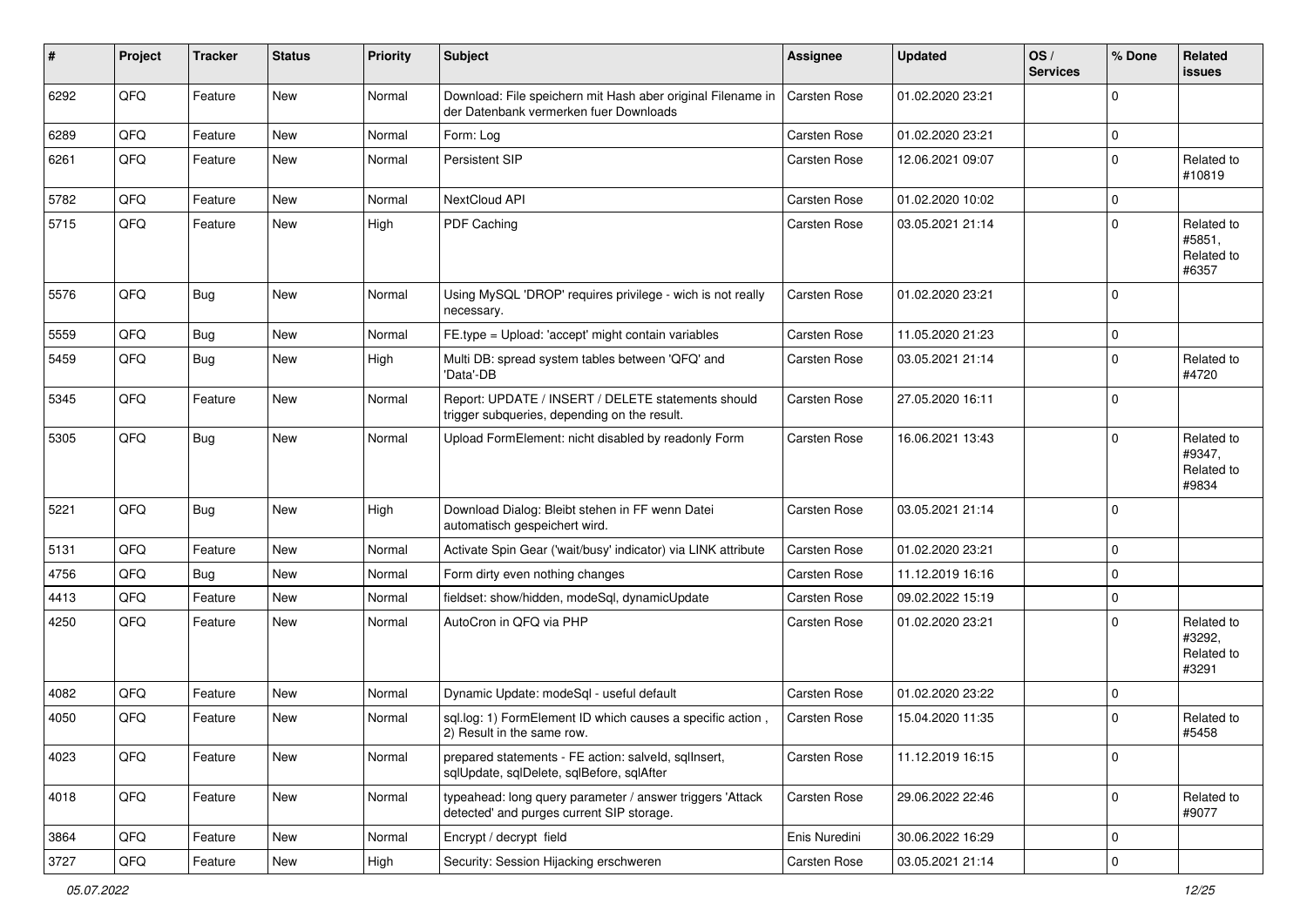| #     | Project | <b>Tracker</b> | <b>Status</b> | <b>Priority</b> | <b>Subject</b>                                         | Assignee      | <b>Updated</b>   | OS/<br><b>Services</b> | % Done      | Related<br>issues                                                      |
|-------|---------|----------------|---------------|-----------------|--------------------------------------------------------|---------------|------------------|------------------------|-------------|------------------------------------------------------------------------|
| 3547  | QFQ     | Bug            | New           | Normal          | FE of type 'note' causes writing of empty fields.      | Carsten Rose  | 01.02.2020 23:21 |                        | $\mathbf 0$ |                                                                        |
| 3504  | QFQ     | Feature        | New           | Normal          | Logging: welche Action FEs werden wann wie ausgefuehrt | Carsten Rose  | 01.02.2020 23:21 |                        | $\Omega$    | Related to<br>#5458,<br>Related to<br>#4092                            |
| 3432  | QFQ     | Feature        | New           | Normal          | subrecord: dynamicUpdate                               | Carsten Rose  | 11.06.2020 21:10 |                        | $\Omega$    | Related to<br>#5691                                                    |
| 2361  | QFQ     | Feature        | New           | Normal          | Logging wer/wann/wo welches Formular aufgerufen hat    | Carsten Rose  | 11.12.2019 16:15 |                        | $\Omega$    | Related to<br>#4432,<br>Related to<br>#7480                            |
| 14371 | QFQ     | Feature        | Priorize      | Normal          | <b>LDAP via REPORT</b>                                 | Carsten Rose  | 19.06.2022 16:37 |                        | $\Omega$    |                                                                        |
| 14290 | QFQ     | Feature        | Priorize      | Normal          | FormEditor: Show Table Definition                      | Carsten Rose  | 19.06.2022 16:37 |                        | 0           |                                                                        |
| 14283 | QFQ     | <b>Bug</b>     | Priorize      | Normal          | HEIC / HEIF convert doesn't trigger                    | Carsten Rose  | 19.06.2022 16:37 |                        | $\Omega$    |                                                                        |
| 13943 | QFQ     | <b>Bug</b>     | Priorize      | Normal          | unable to find formgroup                               | Enis Nuredini | 28.05.2022 11:03 |                        | $\mathbf 0$ |                                                                        |
| 13900 | QFQ     | Feature        | Priorize      | Normal          | Selenium: Check das Cookie/PDF funktioniert            | Enis Nuredini | 25.03.2022 12:45 |                        | $\mathbf 0$ |                                                                        |
| 12504 | QFQ     | Feature        | Priorize      | Normal          | sql.log: report fe.id                                  | Carsten Rose  | 05.05.2021 22:09 |                        | $\Omega$    |                                                                        |
| 12503 | QFQ     | Feature        | Priorize      | Normal          | Detect dangerous UPDATE statement with missing WHERE   | Carsten Rose  | 05.05.2021 22:09 |                        | 0           |                                                                        |
| 12452 | QFQ     | Feature        | Priorize      | Normal          | BaseURL: alsways with '/' at the end                   | Carsten Rose  | 19.06.2022 13:45 |                        | $\Omega$    | Related to<br>#10782                                                   |
| 12325 | QFQ     | <b>Bug</b>     | Priorize      | Normal          | MultiDB form.dblndex not working for report syntax     | Carsten Rose  | 07.09.2021 13:37 |                        | $\Omega$    | Related to<br>#12145,<br>Related to<br>#12314                          |
| 11320 | QFQ     | Feature        | Priorize      | Normal          | Typo3 Version 10 support                               | Carsten Rose  | 05.05.2021 22:09 |                        | $\Omega$    |                                                                        |
| 10569 | QFQ     | Feature        | Priorize      | Normal          | link _blank more safe                                  | Enis Nuredini | 25.03.2022 12:44 |                        | $\Omega$    |                                                                        |
| 10015 | QFQ     | Feature        | Priorize      | Normal          | Monospace in Textarea                                  | Carsten Rose  | 03.02.2020 13:40 |                        | $\mathbf 0$ |                                                                        |
| 10012 | QFQ     | Feature        | Priorize      | Normal          | redirectAllMailTo: {{beEmail:T}}                       | Carsten Rose  | 08.05.2021 09:54 |                        | $\Omega$    | Related to<br>#12412,<br>Related to<br>#12413,<br>Related to<br>#10011 |
| 10011 | QFQ     | Feature        | Priorize      | Normal          | Offer new STORE_TYPO3 Variable 'beUser', 'beEmail'     | Carsten Rose  | 08.05.2021 09:51 |                        | $\Omega$    | Related to<br>#10012,<br>Related to<br>#12511                          |
| 10005 | QFQ     | Feature        | Priorize      | Normal          | Report / special column name:  AS _calendar            | Carsten Rose  | 03.06.2020 17:28 |                        | 0           |                                                                        |
| 10003 | QFQ     | Feature        | Priorize      | Normal          | fieldset: stronger visualize group                     | Benjamin Baer | 12.02.2020 08:13 |                        | $\pmb{0}$   |                                                                        |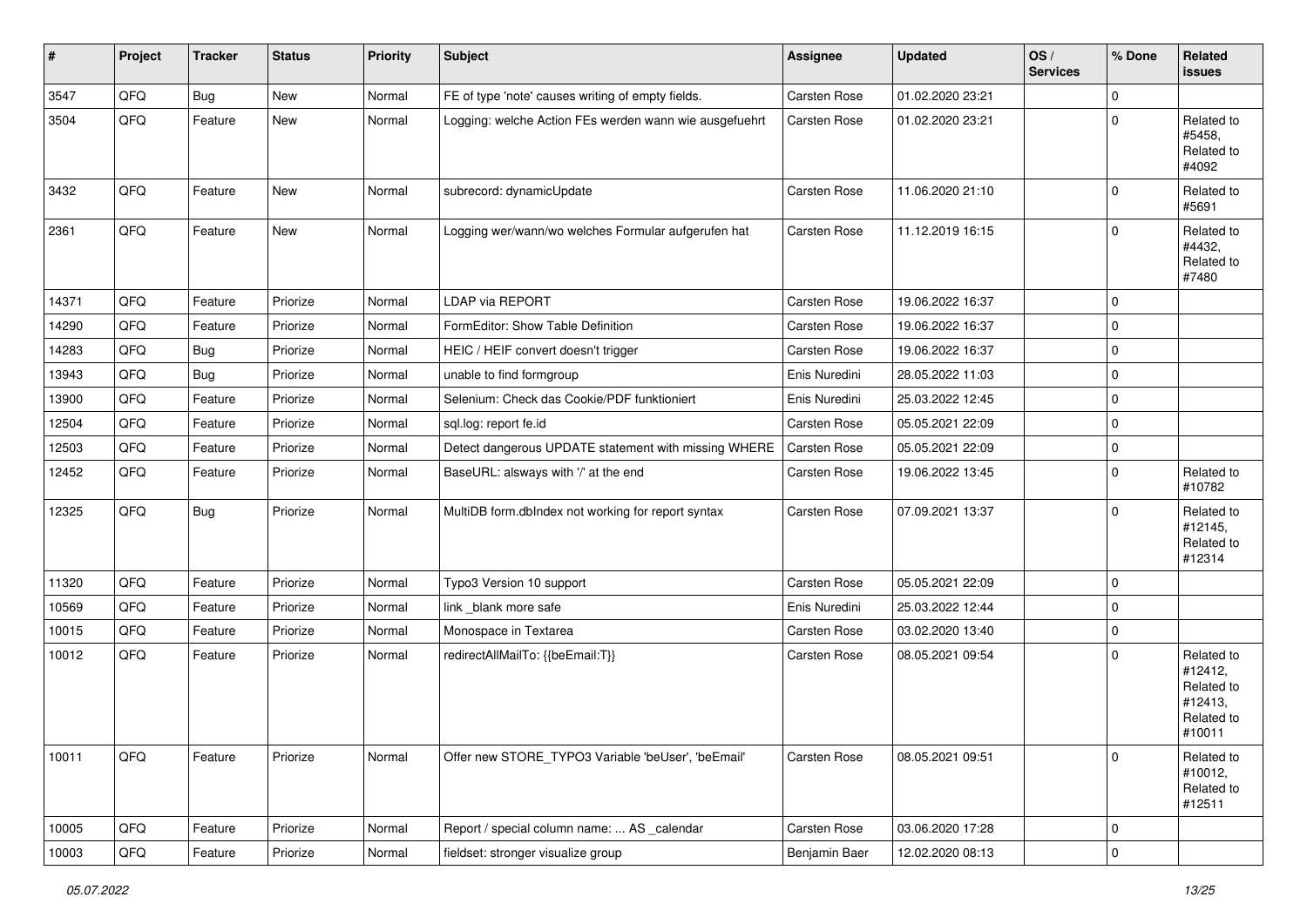| #    | Project | <b>Tracker</b> | <b>Status</b> | <b>Priority</b> | <b>Subject</b>                                                                                           | <b>Assignee</b>     | <b>Updated</b>   | OS/<br><b>Services</b> | % Done      | Related<br><b>issues</b>                                                |
|------|---------|----------------|---------------|-----------------|----------------------------------------------------------------------------------------------------------|---------------------|------------------|------------------------|-------------|-------------------------------------------------------------------------|
| 9975 | QFQ     | <b>Bug</b>     | Priorize      | Normal          | Dropdown Menu: 'r:3' broken                                                                              | Carsten Rose        | 01.02.2020 10:13 |                        | $\Omega$    |                                                                         |
| 9968 | QFQ     | Feature        | Priorize      | Normal          | Tooltip in Links for Developer                                                                           | Carsten Rose        | 01.02.2020 23:17 |                        | $\Omega$    |                                                                         |
| 9958 | QFQ     | <b>Bug</b>     | Priorize      | Normal          | Broken subrecord query: no error message                                                                 | Carsten Rose        | 05.02.2021 15:15 |                        | $\mathbf 0$ |                                                                         |
| 9947 | QFQ     | Bug            | Priorize      | Normal          | Unwanted error message if missing 'typeAheadSqlPrefetch'                                                 | <b>Carsten Rose</b> | 01.02.2020 10:13 |                        | $\mathbf 0$ |                                                                         |
| 9928 | QFQ     | Feature        | Priorize      | Normal          | SpecialColumnName: a) Deprecated: ' AS "_+tag " ', b)<br>New: ' AS " <tag1><tag2>"'</tag2></tag1>        | Carsten Rose        | 01.02.2020 23:17 |                        | $\Omega$    | Related to<br>#9929                                                     |
| 9900 | QFQ     | Feature        | Priorize      | Normal          | Generic API Call: tt-content record >> JSON                                                              | Carsten Rose        | 01.02.2020 10:13 |                        | $\Omega$    |                                                                         |
| 9862 | QFQ     | Bug            | Priorize      | Normal          | Failed writing to sql mail qfq.log should throw an exception                                             | Carsten Rose        | 01.02.2020 10:13 |                        | $\mathbf 0$ |                                                                         |
| 9834 | QFQ     | <b>Bug</b>     | Priorize      | Normal          | Input elements with tag 'disabled' are missing on<br>form-submit: server option 'processReadOnly' broken | Carsten Rose        | 07.12.2021 16:43 |                        | $\Omega$    | Related to<br>#9691,<br>Related to<br>#5305, Has<br>duplicate<br>#12331 |
| 9668 | QFQ     | Feature        | Priorize      | Normal          | Form.mode: rename 'hidden' to 'hide'                                                                     | <b>Carsten Rose</b> | 05.05.2021 22:14 |                        | $\Omega$    | Related to<br>#6437                                                     |
| 9534 | QFQ     | Bug            | Priorize      | Urgent          | FE.type=upload: 'Unknown Mode: ID"                                                                       | Carsten Rose        | 03.05.2021 21:14 |                        | $\mathbf 0$ | Related to<br>#9532                                                     |
| 9394 | QFQ     | Feature        | Priorize      | Normal          | REST: allow for non numerical ids in get requests                                                        | Carsten Rose        | 05.05.2021 22:10 |                        | $\mathbf 0$ |                                                                         |
| 9346 | QFQ     | Feature        | Priorize      | Normal          | beforeSave: check if an upload is given                                                                  | Carsten Rose        | 11.06.2021 21:18 |                        | $\Omega$    |                                                                         |
| 9173 | QFQ     | Bug            | Priorize      | Urgent          | Stale Record Lock: Firefox                                                                               | Carsten Rose        | 03.05.2021 21:14 |                        | $\mathbf 0$ | Related to<br>#9789                                                     |
| 9135 | QFQ     | Feature        | Priorize      | Normal          | Progress Bar generic / replace old hourglass download<br>popup                                           | Benjamin Baer       | 03.01.2022 07:43 |                        | $\mathbf 0$ |                                                                         |
| 9121 | QFQ     | <b>Bug</b>     | Priorize      | High            | sip links have r and dblndexData set                                                                     | Carsten Rose        | 12.06.2021 10:41 |                        | $\mathbf 0$ |                                                                         |
| 8963 | QFQ     | Feature        | Priorize      | Normal          | Setting values in a store: flexible way                                                                  | Carsten Rose        | 05.05.2021 22:10 |                        | $\mathbf 0$ | Related to<br>#8975                                                     |
| 8585 | QFQ     | Feature        | Priorize      | Normal          | Enhance Error message for 'unknown form'                                                                 | Carsten Rose        | 01.02.2020 10:13 |                        | $\mathbf 0$ |                                                                         |
| 8584 | QFQ     | Feature        | Priorize      | Normal          | FE 'Action' - never assign to Container (except Template<br>Group)                                       | Carsten Rose        | 01.02.2020 10:13 |                        | $\mathbf 0$ |                                                                         |
| 8277 | QFQ     | Feature        | Priorize      | Normal          | fe.parameter.default=                                                                                    | Carsten Rose        | 01.02.2020 23:17 |                        | $\Omega$    | Related to<br>#8113                                                     |
| 8204 | QFQ     | Feature        | Priorize      | High            | Position 'required mark'                                                                                 | Carsten Rose        | 16.06.2021 13:44 |                        | $\Omega$    |                                                                         |
| 8082 | QFQ     | Feature        | Priorize      | High            | Contact form without saving record                                                                       | Carsten Rose        | 07.12.2021 15:20 |                        | $\Omega$    | Related to<br>#8587,<br><b>Blocks</b><br>#11850                         |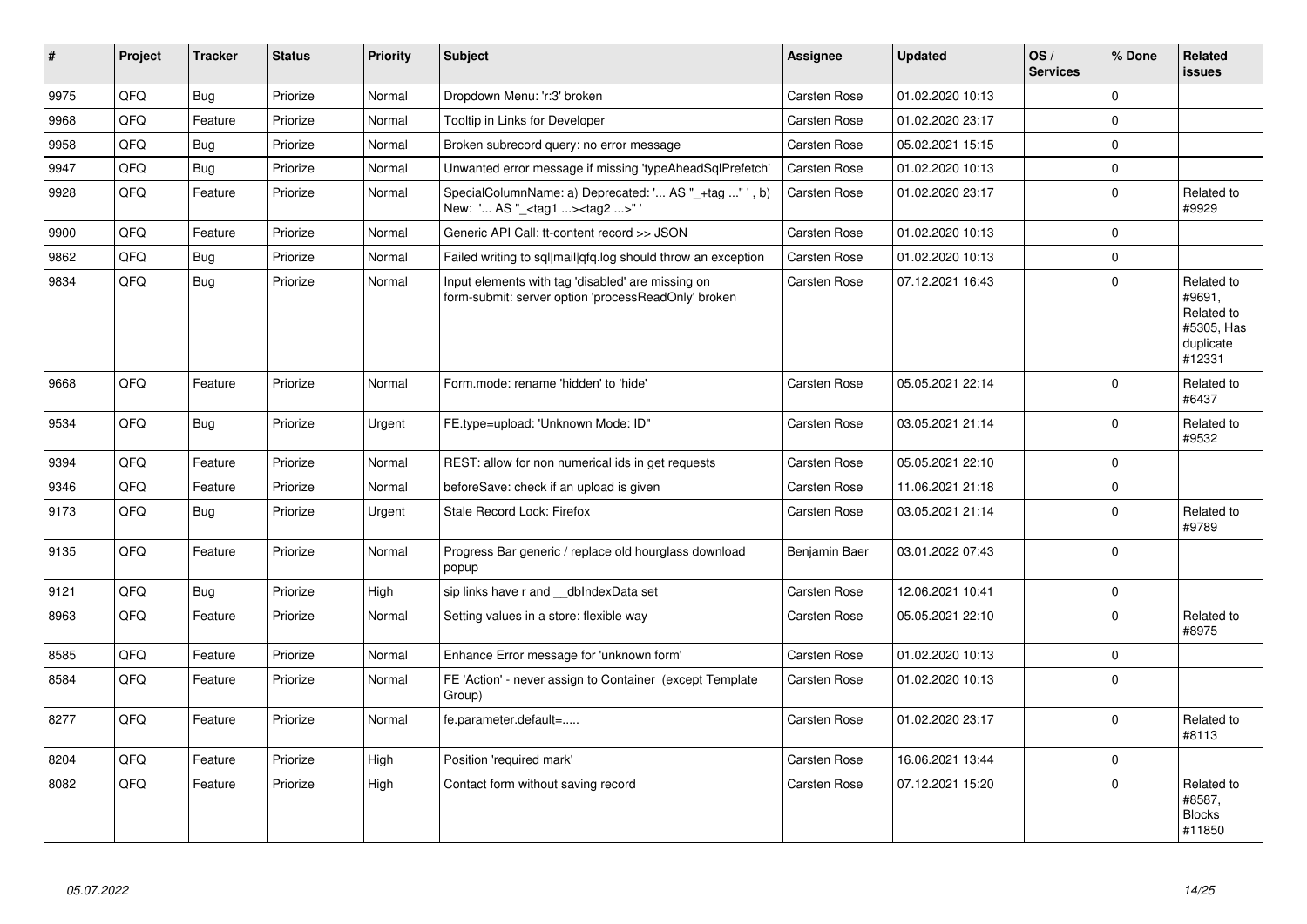| #    | Project | <b>Tracker</b> | <b>Status</b> | <b>Priority</b> | Subject                                                                                   | <b>Assignee</b> | <b>Updated</b>   | OS/<br><b>Services</b> | % Done      | Related<br><b>issues</b> |
|------|---------|----------------|---------------|-----------------|-------------------------------------------------------------------------------------------|-----------------|------------------|------------------------|-------------|--------------------------|
| 8044 | QFQ     | Feature        | Priorize      | Normal          | Transaction: a) Form, b) Report                                                           | Carsten Rose    | 05.05.2021 22:14 |                        | $\mathbf 0$ | Related to<br>#8043      |
| 8037 | QFQ     | Bug            | Priorize      | Normal          | FE.type=upload (advanced mode): {{slaveId:V}} missing<br>during dynamic update            | Carsten Rose    | 01.02.2020 10:13 |                        | $\mathbf 0$ |                          |
| 8034 | QFQ     | Feature        | Priorize      | Normal          | FormElement 'data': 22.22.2222 should not be accepted                                     | Carsten Rose    | 01.02.2020 10:13 |                        | $\mathbf 0$ |                          |
| 7965 | QFQ     | Feature        | Priorize      | Normal          | Input type 'text' with visual format - currency                                           | Benjamin Baer   | 03.01.2022 07:45 |                        | $\Omega$    |                          |
| 7730 | QFQ     | Feature        | Priorize      | Normal          | SELECT Box: title in between                                                              | Benjamin Baer   | 01.02.2020 23:22 |                        | $\mathbf 0$ |                          |
| 7656 | QFQ     | Bug            | Priorize      | Normal          | FE with required, 'pattern' and 'extraButtonLock': always<br>complain about missing value | Carsten Rose    | 01.02.2020 10:13 |                        | $\mathbf 0$ |                          |
| 7630 | QFQ     | Feature        | Priorize      | Normal          | detailed error message for simple upload                                                  | Carsten Rose    | 01.02.2020 10:13 |                        | $\mathbf 0$ |                          |
| 7616 | QFQ     | <b>Bug</b>     | Priorize      | Normal          | Selectlist with Enum & Dynamic Update                                                     | Carsten Rose    | 01.02.2020 10:13 |                        | $\mathbf 0$ |                          |
| 7522 | QFQ     | Feature        | Priorize      | Normal          | Inserting default index.html to folder (Avoid Apache<br>Indexing)                         | Carsten Rose    | 01.02.2020 10:13 |                        | $\mathbf 0$ |                          |
| 7290 | QFQ     | Feature        | Priorize      | Normal          | FormEditor: title as textarea if LEN(title)>60                                            | Carsten Rose    | 01.02.2020 10:13 |                        | $\mathbf 0$ | Blocked by<br>#7682      |
| 7217 | QFQ     | Feature        | Priorize      | Normal          | Download: notice User if `_sip=?` is missing                                              | Carsten Rose    | 01.02.2020 10:13 |                        | $\mathbf 0$ |                          |
| 6998 | QFQ     | Feature        | Priorize      | Normal          | Form: with debug=on show column information as tooltip of<br>column label                 | Carsten Rose    | 01.02.2020 10:13 |                        | $\Omega$    |                          |
| 6870 | QFQ     | Feature        | Priorize      | Normal          | Click on '_link' triggers an API call                                                     | Benjamin Baer   | 03.01.2022 08:25 |                        | $\mathbf 0$ |                          |
| 6801 | QFQ     | Feature        | Priorize      | Normal          | Fabric: Maximize / FullIscreen                                                            | Benjamin Baer   | 21.03.2022 09:56 |                        | 0           |                          |
| 6574 | QFQ     | <b>Bug</b>     | Priorize      | Normal          | gfg.log: Fehlermeldung wurde angezeigt, aber nicht geloggt                                | Carsten Rose    | 01.02.2020 10:13 |                        | $\mathbf 0$ |                          |
| 6566 | QFQ     | Bug            | Priorize      | Normal          | Link Function 'delete': provided parameter missing on page<br>reload                      | Benjamin Baer   | 03.01.2022 08:08 |                        | $\Omega$    |                          |
| 6224 | QFQ     | Feature        | Priorize      | Normal          | Dynamic update: fade in/out fields                                                        | Benjamin Baer   | 21.03.2022 09:50 |                        | $\mathbf 0$ |                          |
| 6140 | QFQ     | Bug            | Priorize      | Normal          | QFQ DnD Sort: Locked fields                                                               | Benjamin Baer   | 21.03.2022 09:56 |                        | $\mathbf 0$ |                          |
| 6116 | QFQ     | Bug            | Priorize      | High            | value of checkbox not saved                                                               | Carsten Rose    | 07.12.2021 17:19 |                        | $\mathbf 0$ |                          |
| 5942 | QFQ     | Feature        | Priorize      | Normal          | 'L' and 'type': append to links, generate via '_link' by using<br>'u:' .                  | Carsten Rose    | 01.02.2020 10:13 |                        | $\mathbf 0$ |                          |
| 5562 | QFQ     | Feature        | Priorize      | Normal          | Drag'n'Drop fuer Uploads                                                                  | Benjamin Baer   | 21.03.2022 09:52 |                        | 0           | Related to<br>#9706      |
| 5366 | QFG     | Feature        | Priorize      | Normal          | Saving with keyboard shortcuts                                                            | Benjamin Baer   | 21.03.2022 09:47 |                        | 0           |                          |
| 4457 | QFQ     | <b>Bug</b>     | Priorize      | Normal          | typeahead: pressing return to select an item, saves the form<br>and closes the form.      | Benjamin Baer   | 03.01.2022 08:01 |                        | $\mathbf 0$ | Related to<br>#4398      |
| 3867 | QFQ     | Feature        | Priorize      | Normal          | Readonly Formular: Template Groups add/delete<br>ausbeldnen                               | Carsten Rose    | 05.05.2021 22:12 |                        | $\mathbf 0$ |                          |
| 3782 | QFG     | <b>Bug</b>     | Priorize      | Normal          | Bei fehlerhafter Eingabe (z.B. Datum) sollte das erwartete<br>Format angezeigt werden     | Carsten Rose    | 01.02.2020 10:13 |                        | $\pmb{0}$   |                          |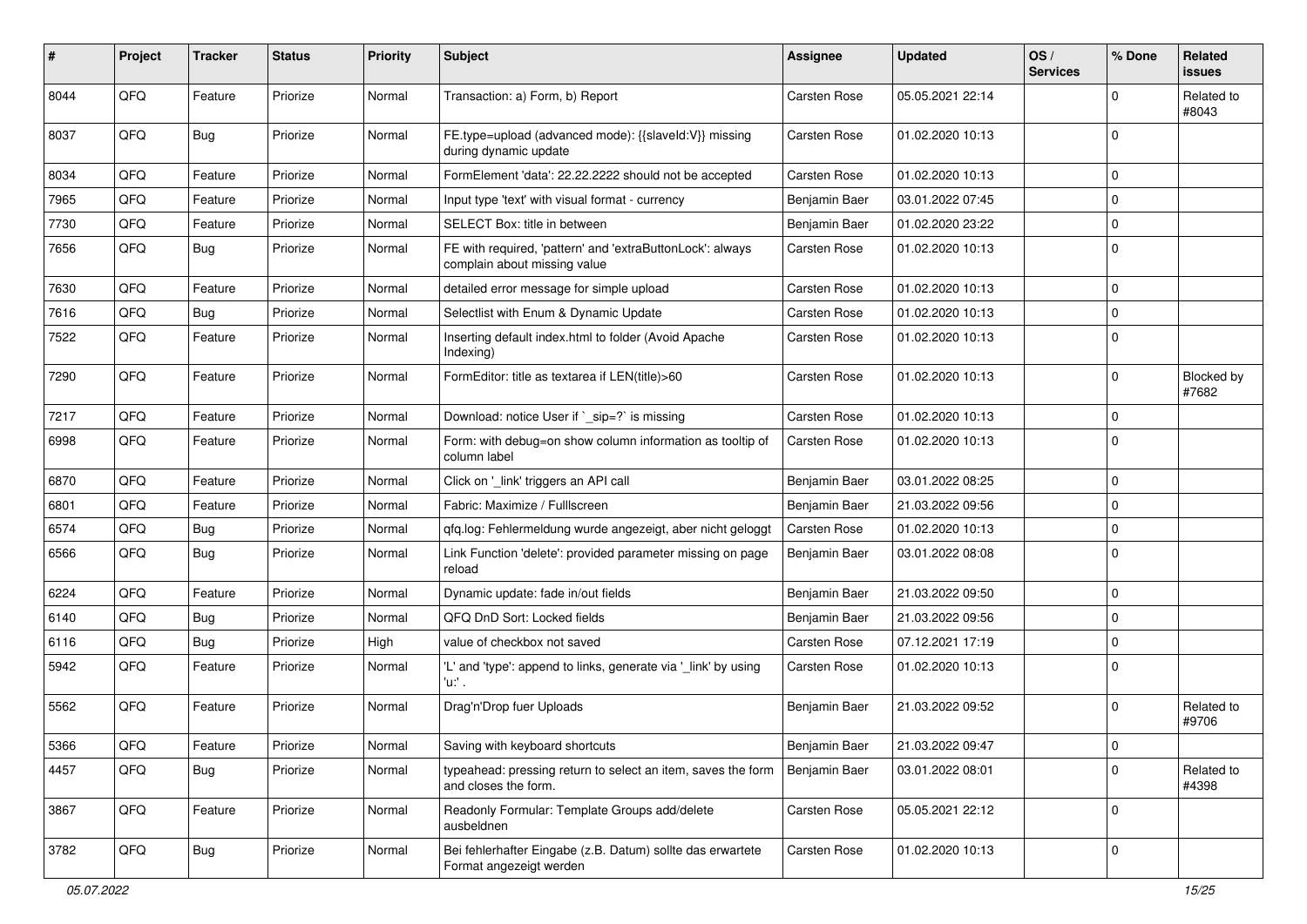| $\vert$ # | Project | <b>Tracker</b> | <b>Status</b> | <b>Priority</b> | <b>Subject</b>                                                                          | <b>Assignee</b> | <b>Updated</b>   | OS/<br><b>Services</b> | % Done      | Related<br><b>issues</b>                                                                                                                                              |
|-----------|---------|----------------|---------------|-----------------|-----------------------------------------------------------------------------------------|-----------------|------------------|------------------------|-------------|-----------------------------------------------------------------------------------------------------------------------------------------------------------------------|
| 13899     | QFQ     | Bug            | ToDo          | Normal          | Selenium: zum laufen bringen                                                            | Enis Nuredini   | 25.03.2022 10:24 |                        | 0           |                                                                                                                                                                       |
| 12463     | QFG     | <b>Bug</b>     | ToDo          | High            | QFQ Function: 'function' and 'sql' on same level - output of<br>sql is shown two times. | Carsten Rose    | 15.12.2021 16:31 |                        | $\mathbf 0$ |                                                                                                                                                                       |
| 12395     | QFQ     | Bug            | ToDo          | High            | QFQ Function: Result two times shown                                                    | Carsten Rose    | 18.02.2022 08:59 |                        | 0           |                                                                                                                                                                       |
| 12262     | QFQ     | Feature        | ToDo          | Normal          | Form buttons on top: more customable                                                    | Enis Nuredini   | 17.06.2022 10:44 |                        | $\mathbf 0$ | Related to<br>#13945, Has<br>duplicate<br>#4046, Has<br>duplicate<br>#10080                                                                                           |
| 7602      | QFQ     | Feature        | ToDo          | High            | Multi Select: with checkboxes                                                           | Benjamin Baer   | 22.03.2022 09:07 |                        | $\Omega$    |                                                                                                                                                                       |
| 14323     | QFQ     | <b>Bug</b>     | In Progress   | Normal          | Report: render=both single - no impact                                                  | Carsten Rose    | 19.06.2022 18:31 |                        | $\mathbf 0$ |                                                                                                                                                                       |
| 14320     | QFQ     | Feature        | In Progress   | Normal          | Allow specific HTML Tags and Attributes: general, TinyMCE                               | Enis Nuredini   | 04.07.2022 14:09 |                        | $\mathbf 0$ | Related to<br>#12664,<br>Related to<br>#12039,<br>Related to<br>#11702,<br>Related to<br>#7239,<br>Related to<br>#3708,<br>Related to<br>#3646,<br>Related to<br>#880 |
| 14175     | QFQ     | Bug            | In Progress   | Normal          | Opening a form with no QFQ Session cookie fails                                         | Carsten Rose    | 03.06.2022 10:40 |                        | $\mathbf 0$ |                                                                                                                                                                       |
| 12508     | QFQ     | <b>Bug</b>     | In Progress   | High            | qfq Form: sendMail                                                                      | Karin Niffeler  | 19.03.2022 17:48 |                        | $\mathbf 0$ |                                                                                                                                                                       |
| 12439     | QFQ     | Feature        | In Progress   | Normal          | TinyMCE Paste from Word & Character Count/Limit                                         | Carsten Rose    | 05.05.2021 22:15 |                        | $\mathbf 0$ |                                                                                                                                                                       |
| 11980     | QFQ     | Feature        | In Progress   | Normal          | protected verzeichnis MUSS geschützt werden                                             | Carsten Rose    | 07.09.2021 13:30 |                        | 0           |                                                                                                                                                                       |
| 11517     | QFQ     | <b>Bug</b>     | In Progress   | Normal          | extraButtonInfo Broken for multiple FormElements                                        | Carsten Rose    | 12.05.2022 13:12 |                        | $\Omega$    | Related to<br>#7890,<br>Related to<br>#3811, Has<br>duplicate<br>#10905, Has<br>duplicate<br>#10553, Has<br>duplicate<br>#6779                                        |
| 11076     | QFQ     | Feature        | In Progress   | Normal          | SELECT  AS _websocket                                                                   | Carsten Rose    | 30.08.2020 17:49 |                        | $\mathbf 0$ |                                                                                                                                                                       |
| 10661     | QFQ     | <b>Bug</b>     | In Progress   | Normal          | Typo3 Warnungen                                                                         | Carsten Rose    | 07.09.2021 13:23 |                        | 0           | Related to<br>#12440                                                                                                                                                  |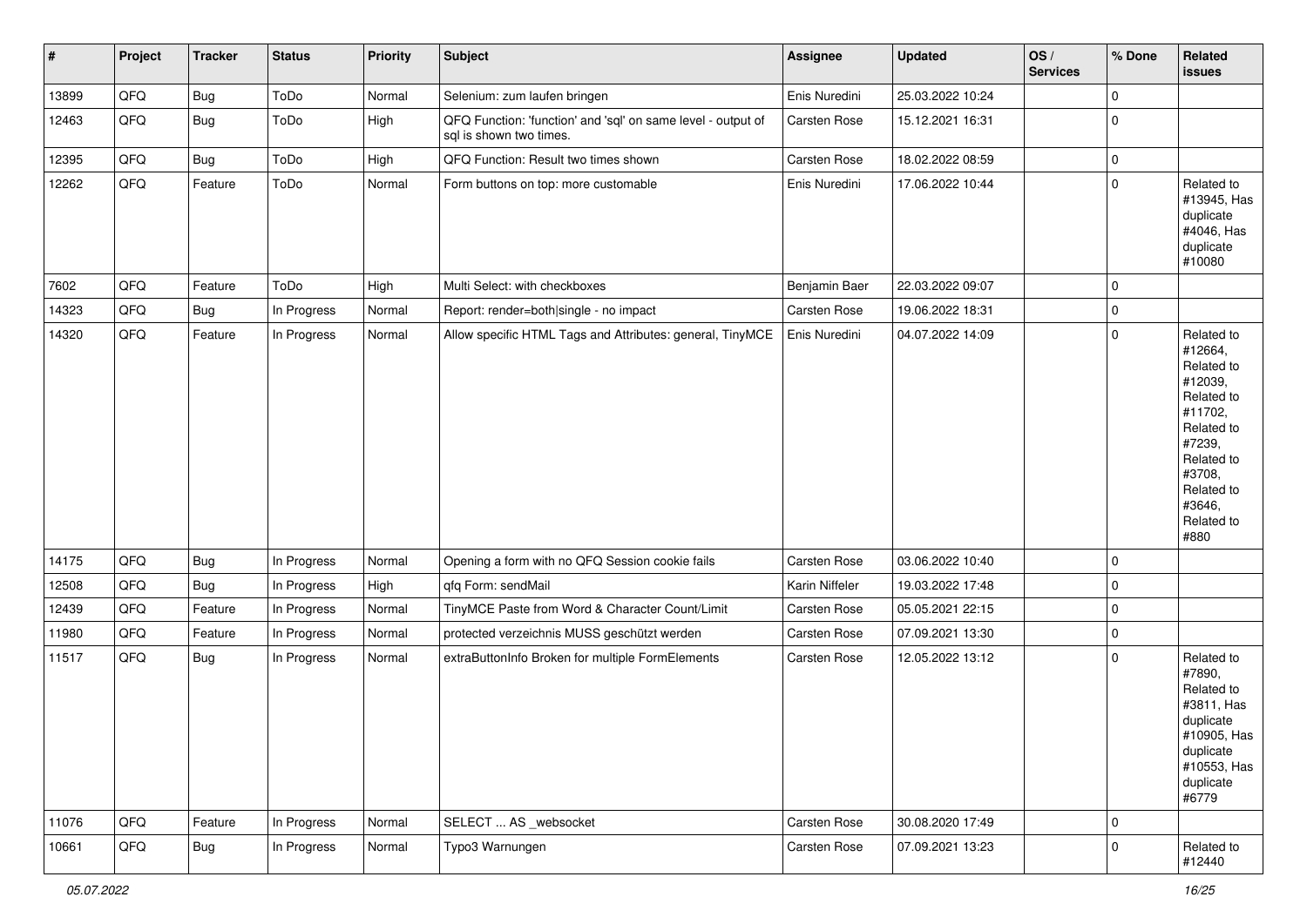| ∦     | Project | <b>Tracker</b> | <b>Status</b>              | <b>Priority</b> | <b>Subject</b>                                                           | <b>Assignee</b>   | <b>Updated</b>   | OS/<br><b>Services</b> | % Done      | Related<br>issues                                                     |
|-------|---------|----------------|----------------------------|-----------------|--------------------------------------------------------------------------|-------------------|------------------|------------------------|-------------|-----------------------------------------------------------------------|
| 10443 | QFQ     | Feature        | In Progress                | Normal          | Konzept_api / _live                                                      | Carsten Rose      | 07.05.2020 09:39 |                        | $\mathbf 0$ |                                                                       |
| 6250  | QFQ     | Feature        | In Progress                | Normal          | Enhance layout: a) Subrecord, b) Subrecord-Title                         | Carsten Rose      | 01.02.2020 23:22 |                        | $\mathbf 0$ | Related to<br>#5391                                                   |
| 5695  | QFQ     | Feature        | In Progress                | Normal          | Multiform                                                                | Carsten Rose      | 02.01.2021 18:38 |                        | 0           |                                                                       |
| 4194  | QFQ     | Feature        | In Progress                | Normal          | Bootstrap 4 ist jetzt offiziel                                           |                   | 03.05.2021 20:47 |                        | $\mathbf 0$ | Related to<br>#10114                                                  |
| 13566 | QFQ     | Feature        | Ready to sync<br>(develop) | Normal          | Delete config-example.qfq.php file                                       | Carsten Rose      | 23.12.2021 09:25 |                        | $\Omega$    |                                                                       |
| 13767 | QFQ     | <b>Bug</b>     | Feedback                   | Normal          | date/time-picker: required shows up/down button orange                   | Enis Nuredini     | 16.05.2022 23:16 |                        | $\Omega$    |                                                                       |
| 12546 | QFQ     | <b>Bug</b>     | Feedback                   | Normal          | Branch 'Development' - Unit Tests mit dirty workaround<br>angepasst      | Carsten Rose      | 19.03.2022 17:48 |                        | $\Omega$    |                                                                       |
| 11630 | QFQ     | Bug            | Feedback                   | High            | Bitte check ob CALL() in 20.11.0 noch so funktioniert wie in<br>20.4.1   | Enis Nuredini     | 28.05.2022 13:45 |                        | 0           | Related to<br>#11325                                                  |
| 11347 | QFQ     | <b>Bug</b>     | Feedback                   | Normal          | If Bedingungen funktionieren nicht korrekt                               | Christoph Fuchs   | 21.03.2021 20:37 |                        | $\mathbf 0$ |                                                                       |
| 10782 | QFQ     | Feature        | Feedback                   | Normal          | Tiny MCE: Image Upload                                                   | Enis Nuredini     | 16.05.2022 23:16 |                        | $\Omega$    | Related to<br>#12452                                                  |
| 10124 | QFQ     | Feature        | Feedback                   | Normal          | qfq AAI-Login                                                            | Karin Niffeler    | 07.05.2020 09:36 |                        | $\mathbf 0$ |                                                                       |
| 9898  | QFQ     | <b>Bug</b>     | Feedback                   | Normal          | Formular trotz Timeout gespeichert                                       | Benjamin Baer     | 01.02.2020 15:56 |                        | 0           |                                                                       |
| 9548  | QFQ     | Feature        | Feedback                   | High            | FormElement: Pattern mismatch - optional report only on<br>focus lost    | Benjamin Baer     | 03.05.2021 21:14 |                        | $\Omega$    |                                                                       |
| 9535  | QFQ     | Bug            | Feedback                   | Normal          | Report:  AS '_vertical' - column to wide - vertical >> rot45,<br>rot90   | Benjamin Baer     | 01.02.2020 15:56 |                        | $\Omega$    |                                                                       |
| 9052  | QFQ     | Feature        | Feedback                   | High            | Report: CodeMirror with SQL Syntax Highlight in FE                       | Enis Nuredini     | 08.06.2022 10:25 |                        | 0           |                                                                       |
| 8316  | QFQ     | <b>Bug</b>     | Feedback                   | Normal          | Documentation/Behaviour for Nested Queries and<br>Record-Store confusing | Nicola Chiapolini | 20.11.2019 09:14 |                        | $\mathbf 0$ |                                                                       |
| 5894  | QFQ     | Feature        | Feedback                   | Normal          | Typeahead in Report: show/hide rows dynamically                          | Carsten Rose      | 18.02.2022 08:50 |                        | $\Omega$    | Related to<br>#5893,<br>Related to<br>#5885                           |
| 13608 | QFQ     | Feature        | Some day<br>maybe          | Normal          | Automatic Browser Language Redirect                                      | Enis Nuredini     | 17.06.2022 08:35 |                        | $\Omega$    |                                                                       |
| 12611 | QFQ     | Feature        | Some day<br>maybe          | Normal          | Refactoring: Bootstrap with Lazy Loading                                 | Carsten Rose      | 08.06.2022 10:37 |                        | $\mathbf 0$ | Related to<br>#12490,<br>Related to<br>#10013,<br>Related to<br>#7732 |
| 12337 | QFQ     | Feature        | Some day<br>maybe          | Normal          | Database.php: better caching                                             | Carsten Rose      | 16.09.2021 15:10 |                        | 0           |                                                                       |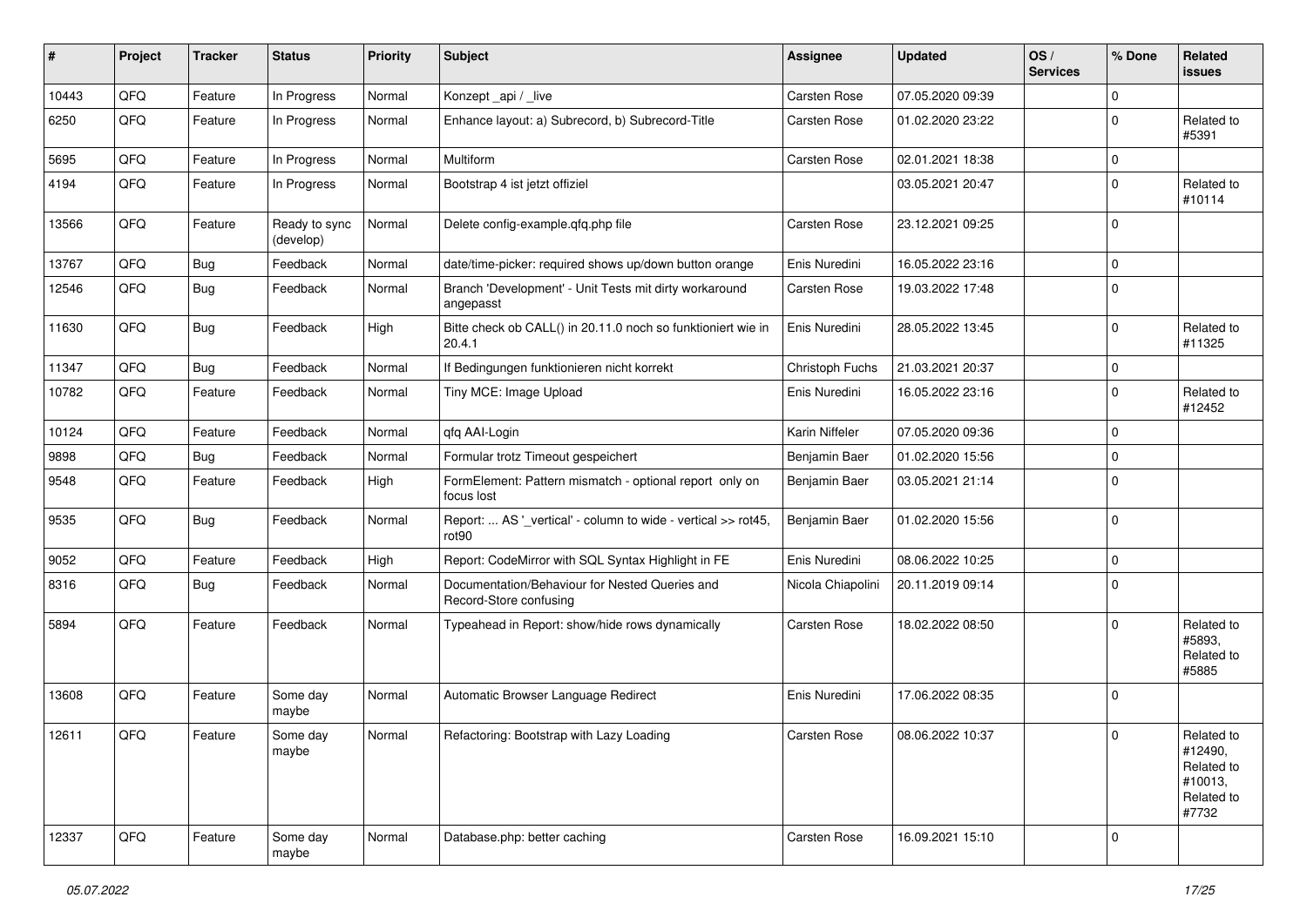| $\vert$ # | Project | <b>Tracker</b> | <b>Status</b>     | <b>Priority</b> | <b>Subject</b>                                                          | <b>Assignee</b> | <b>Updated</b>   | OS/<br><b>Services</b> | % Done      | Related<br><b>issues</b>                                              |
|-----------|---------|----------------|-------------------|-----------------|-------------------------------------------------------------------------|-----------------|------------------|------------------------|-------------|-----------------------------------------------------------------------|
| 12315     | QFQ     | Feature        | Some day<br>maybe | Normal          | Form History (Diffs) / Backups                                          | Carsten Rose    | 16.09.2021 15:10 |                        | $\mathbf 0$ |                                                                       |
| 11323     | QFQ     | Feature        | Some day<br>maybe | Normal          | Report Frontend Editor Modal + Codemirror                               | Carsten Rose    | 16.09.2021 15:10 |                        | $\mathbf 0$ | Related to<br>#11036                                                  |
| 11322     | QFQ     | Feature        | Some day<br>maybe | Normal          | Form Element JSON - (multiline parameter field)                         | Carsten Rose    | 16.09.2021 15:10 |                        | $\mathbf 0$ |                                                                       |
| 11217     | QFQ     | Feature        | Some day<br>maybe | Normal          | <b>Extend Script Functionality</b>                                      | Carsten Rose    | 16.09.2021 15:10 |                        | $\pmb{0}$   |                                                                       |
| 11036     | QFQ     | Feature        | Some day<br>maybe | Normal          | inline report editor permissions                                        | Carsten Rose    | 16.09.2021 15:09 |                        | $\mathbf 0$ | Related to<br>#11323                                                  |
| 10745     | QFQ     | Feature        | Some day<br>maybe | Normal          | Tablesorter Excel Export                                                | Carsten Rose    | 16.09.2021 15:09 |                        | $\pmb{0}$   |                                                                       |
| 10738     | QFQ     | Feature        | Some day<br>maybe | Normal          | CORS headers for external API requests                                  |                 | 10.06.2020 14:00 |                        | $\mathbf 0$ |                                                                       |
| 10716     | QFQ     | Feature        | Some day<br>maybe | Normal          | Business Logic mit Externen Skripten                                    | Carsten Rose    | 16.09.2021 15:10 |                        | $\mathbf 0$ | Related to<br>#10713,<br>Related to<br>#8217                          |
| 10116     | QFQ     | Feature        | Some day<br>maybe | Normal          | TypeAhead: Tag - show inside 'input' element                            | Carsten Rose    | 16.09.2021 15:09 |                        | $\Omega$    |                                                                       |
| 10095     | QFQ     | Feature        | Some day<br>maybe | Normal          | Generic Gitlab Integration into QFQ                                     | Carsten Rose    | 16.09.2021 15:10 |                        | $\mathbf 0$ |                                                                       |
| 10013     | QFQ     | Feature        | Some day<br>maybe | Normal          | FE.typ=editor: CodeMirror                                               | Carsten Rose    | 08.06.2022 10:37 |                        | $\mathbf 0$ | Related to<br>#12611,<br>Related to<br>#12490,<br>Related to<br>#7732 |
| 9704      | QFQ     | Feature        | Some day<br>maybe | Normal          | Thumbnails Generieren beim Splitten von PDF Files                       | Carsten Rose    | 11.12.2019 16:01 |                        | $\mathbf 0$ |                                                                       |
| 9669      | QFQ     | <b>Bug</b>     | Some day<br>maybe | Normal          | Checkbox / Template Group: radio/checkbox visible broken<br>after 'add' | Carsten Rose    | 16.06.2021 13:47 |                        | $\pmb{0}$   | Related to<br>#8091                                                   |
| 9579      | QFQ     | Feature        | Some day<br>maybe | Normal          | Multiform with Process Row                                              | Carsten Rose    | 11.12.2019 16:01 |                        | $\mathbf 0$ |                                                                       |
| 9281      | QFQ     | <b>Bug</b>     | Some day<br>maybe | Normal          | Allow STRICT_TRANS_TABLES                                               | Carsten Rose    | 02.01.2021 18:43 |                        | $\pmb{0}$   |                                                                       |
| 9130      | QFQ     | Feature        | Some day<br>maybe | Normal          | tablesorter: Automatic Row numbering / Zeilenummer                      | Benjamin Baer   | 01.02.2020 23:22 |                        | $\mathbf 0$ |                                                                       |
| 9126      | QFQ     | <b>Bug</b>     | Some day<br>maybe | Normal          | hidden Form elements are present in page source                         |                 | 02.01.2021 18:41 |                        | $\mathbf 0$ |                                                                       |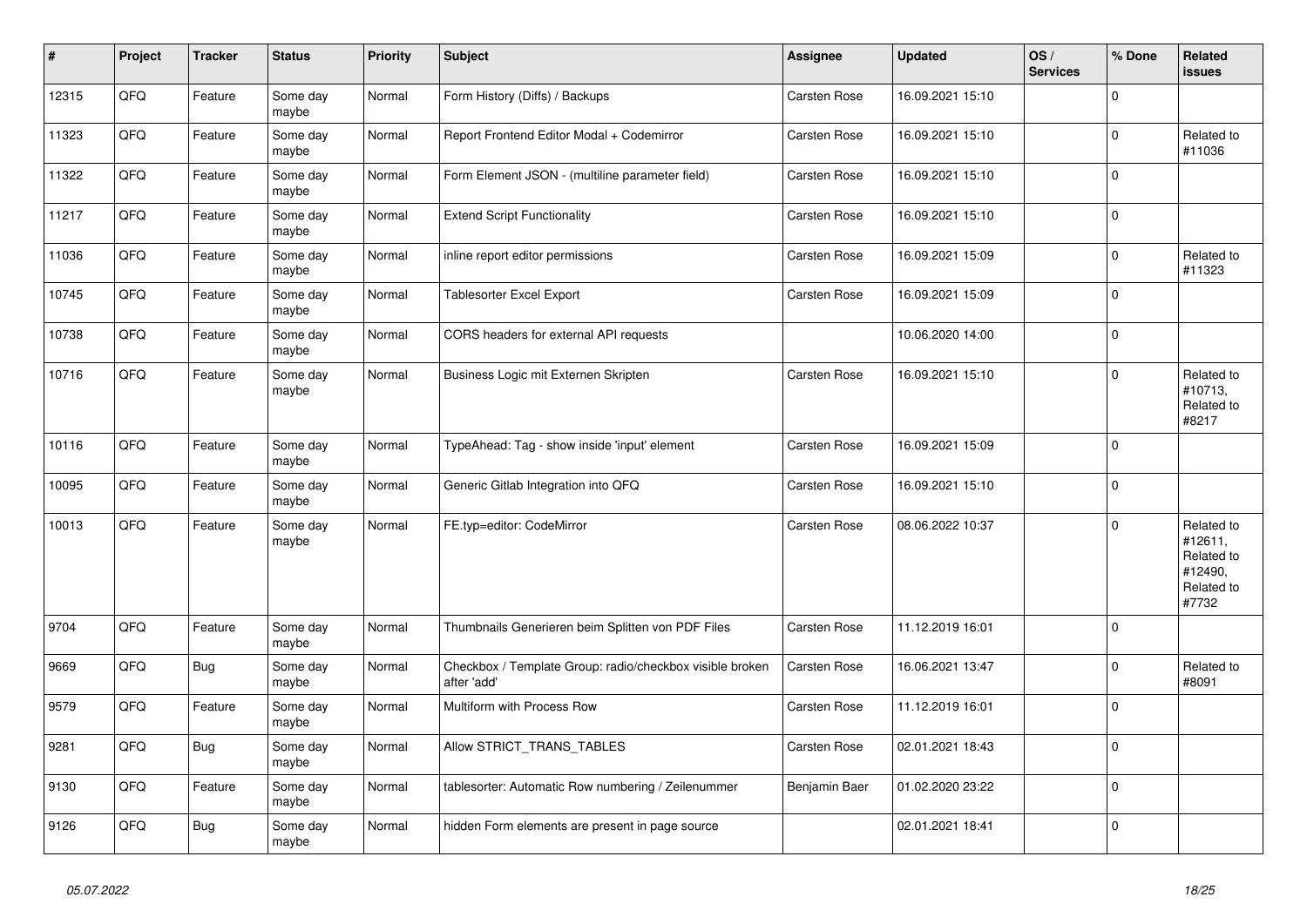| #    | Project | <b>Tracker</b> | <b>Status</b>     | <b>Priority</b> | <b>Subject</b>                                                                       | Assignee      | <b>Updated</b>   | OS/<br><b>Services</b> | % Done      | Related<br>issues                                                      |
|------|---------|----------------|-------------------|-----------------|--------------------------------------------------------------------------------------|---------------|------------------|------------------------|-------------|------------------------------------------------------------------------|
| 9024 | QFQ     | <b>Bug</b>     | Some day<br>maybe | Normal          | QFQ Einarbeitung                                                                     |               | 01.02.2020 15:56 |                        | $\mathbf 0$ |                                                                        |
| 9020 | QFQ     | <b>Bug</b>     | Some day<br>maybe | Normal          | radio mit buttonClass und dynamicUpdate lassen sich nicht<br>kombinieren             |               | 11.12.2019 16:01 |                        | $\mathbf 0$ |                                                                        |
| 8894 | QFQ     | Feature        | Some day<br>maybe | Normal          | Documentation Tags Usable in QFQ Application                                         | Carsten Rose  | 11.12.2019 16:01 |                        | 0           |                                                                        |
| 8892 | QFQ     | Feature        | Some day<br>maybe | Normal          | Display and Edit SQL Comments in Form Editor                                         | Carsten Rose  | 11.12.2019 16:01 |                        | $\mathbf 0$ |                                                                        |
| 8586 | QFQ     | Feature        | Some day<br>maybe | Normal          | QFQ: Enhance Error message for 'record not found'                                    | Carsten Rose  | 16.09.2021 15:10 |                        | $\mathbf 0$ |                                                                        |
| 8520 | QFQ     | Feature        | Some day<br>maybe | Normal          | Bring QFQ to Composer                                                                | Carsten Rose  | 16.09.2021 15:10 |                        | $\mathbf 0$ |                                                                        |
| 8106 | QFQ     | <b>Bug</b>     | Some day<br>maybe | Normal          | Dynamic Update: Feld kann nicht auf empty zurückgesetzt<br>werden                    | Carsten Rose  | 11.12.2019 16:01 |                        | $\mathbf 0$ |                                                                        |
| 8101 | QFQ     | Feature        | Some day<br>maybe | Normal          | Password hash: support further hashing methods                                       | Carsten Rose  | 16.09.2021 15:10 |                        | $\mathbf 0$ |                                                                        |
| 8056 | QFQ     | Feature        | Some day<br>maybe | Normal          | Termin Organisation (Reservation)                                                    |               | 01.02.2020 23:19 |                        | 0           | Related to<br>#8658                                                    |
| 7921 | QFQ     | Feature        | Some day<br>maybe | Normal          | Rest API Export: URL kuerzer machen                                                  |               | 01.02.2020 23:19 |                        | 0           |                                                                        |
| 7732 | QFQ     | Feature        | Some day<br>maybe | Normal          | Javascript: Lazy Loading der add on libs                                             | Benjamin Baer | 08.06.2022 10:38 |                        | $\mathbf 0$ | Related to<br>#12611,<br>Related to<br>#12490,<br>Related to<br>#10013 |
| 7456 | QFQ     | <b>Bug</b>     | Some day<br>maybe | Low             | Todos in Code: solve or make ticket                                                  | Carsten Rose  | 16.09.2021 15:10 |                        | 0           |                                                                        |
| 7453 | QFQ     | Feature        | Some day<br>maybe | Normal          | import / export forms QFQ                                                            | Carsten Rose  | 16.09.2021 15:10 |                        | 0           |                                                                        |
| 7452 | QFQ     | Feature        | Some day<br>maybe | Normal          | automate deployment new QFQ version                                                  | Carsten Rose  | 16.09.2021 15:10 |                        | $\mathbf 0$ |                                                                        |
| 7402 | QFQ     | Bug            | Some day<br>maybe | Normal          | thumbnail cache: outdated picture when permission denied<br>and permission resolved. |               | 01.02.2020 23:20 |                        | $\mathbf 0$ |                                                                        |
| 7336 | QFG     | Feature        | Some day<br>maybe | Normal          | PDF Upload: disallow PDFs with specific Meta information                             | Carsten Rose  | 11.12.2019 16:01 |                        | $\mathbf 0$ |                                                                        |
| 7281 | QFQ     | <b>Bug</b>     | Some day<br>maybe | Normal          | Subrecords: on large screen separator line too short                                 |               | 01.02.2020 23:19 |                        | $\pmb{0}$   |                                                                        |
| 7278 | QFG     | Feature        | Some day<br>maybe | Normal          | Form: Wert vordefinieren der immer gesetzt wird                                      |               | 02.05.2021 09:27 |                        | $\mathbf 0$ |                                                                        |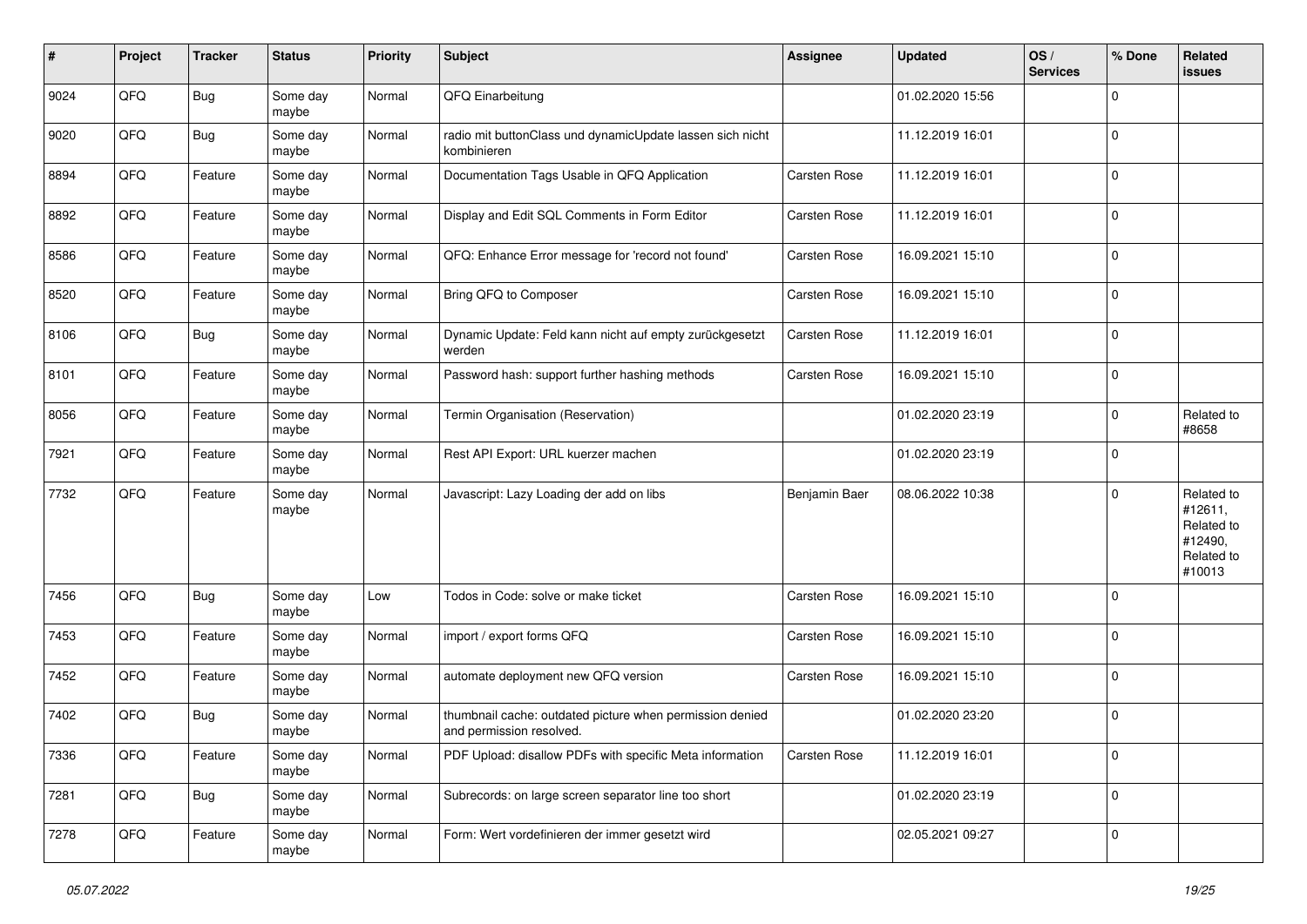| #    | Project | <b>Tracker</b> | <b>Status</b>     | <b>Priority</b> | <b>Subject</b>                                                                                 | <b>Assignee</b> | <b>Updated</b>   | OS/<br><b>Services</b> | % Done      | Related<br><b>issues</b> |
|------|---------|----------------|-------------------|-----------------|------------------------------------------------------------------------------------------------|-----------------|------------------|------------------------|-------------|--------------------------|
| 7229 | QFQ     | Feature        | Some day<br>maybe | Normal          | New FormElement.type: Button                                                                   |                 | 01.02.2021 12:32 |                        | $\Omega$    |                          |
| 7108 | QFQ     | Feature        | Some day<br>maybe | Normal          | QFQ Wrap Elements                                                                              |                 | 11.12.2019 16:01 |                        | $\mathbf 0$ |                          |
| 7107 | QFQ     | Feature        | Some day<br>maybe | Normal          | Showcase Registration Tool: Anmeldung / Administration :<br>Liste Anmeldungen / Emaileinaldung | Carsten Rose    | 11.12.2019 16:01 |                        | $\pmb{0}$   |                          |
| 7106 | QFQ     | Feature        | Some day<br>maybe | Normal          | Beispiel Nummerierung von Rows in Report                                                       |                 | 11.12.2019 16:01 |                        | $\Omega$    |                          |
| 7105 | QFQ     | Feature        | Some day<br>maybe | Normal          | Beispiel wie man in einer zweiten Tabelle speichert.                                           |                 | 11.12.2019 16:01 |                        | $\mathbf 0$ |                          |
| 7104 | QFQ     | Feature        | Some day<br>maybe | Normal          | Manual: hint about escaping if '\r' appears in mail body                                       |                 | 11.12.2019 16:01 |                        | $\pmb{0}$   |                          |
| 7101 | QFQ     | <b>Bug</b>     | Some day<br>maybe | Normal          | form' in SIP and 'report' - breaks                                                             |                 | 01.02.2020 23:20 |                        | $\mathbf 0$ |                          |
| 7100 | QFQ     | Feature        | Some day<br>maybe | Normal          | Download: log access, max downloads, time limit                                                |                 | 01.02.2020 23:19 |                        | $\mathbf 0$ |                          |
| 6992 | QFQ     | Feature        | Some day<br>maybe | Normal          | DB exception: Syntax Highlight                                                                 |                 | 11.12.2019 16:01 |                        | $\pmb{0}$   | Related to<br>#5450      |
| 6972 | QFQ     | Feature        | Some day<br>maybe | Normal          | Fabric Clipboard / cross browser tab                                                           | Benjamin Baer   | 01.02.2020 23:21 |                        | $\mathbf 0$ |                          |
| 6970 | QFQ     | Feature        | Some day<br>maybe | Normal          | tablesorter: default fuer 'sortReset' aendern von 'Ctrl' zu 'Alt'                              | Benjamin Baer   | 01.02.2020 23:21 |                        | $\mathbf 0$ |                          |
| 6715 | QFQ     | Feature        | Some day<br>maybe | Normal          | Code-Refactoring: dbArray vereinheitlichen                                                     | Carsten Rose    | 11.12.2019 16:02 |                        | $\pmb{0}$   |                          |
| 6704 | QFQ     | Feature        | Some day<br>maybe | Normal          | Upload Mode: Bilder in Notizen rechts sollen aktuellen<br>Upload repräsentieren.               |                 | 01.02.2020 23:19 |                        | $\mathbf 0$ | Related to<br>#3264      |
| 6515 | QFQ     | Feature        | Some day<br>maybe | Normal          | Formular: Felder dynamisch ein/ausblenden                                                      |                 | 11.12.2019 16:02 |                        | $\mathbf 0$ |                          |
| 6299 | QFQ     | Feature        | Some day<br>maybe | Normal          | Attack detection: log table with invalid SIP access                                            |                 | 11.12.2019 16:02 |                        | $\Omega$    | Related to<br>#3947      |
| 6288 | QFQ     | Feature        | Some day<br>maybe | Normal          | Best Practice: Erklaeren wie man ein Formular ganz in<br>'weiss' erstellen kann                |                 | 11.12.2019 16:02 |                        | $\mathbf 0$ |                          |
| 6084 | QFQ     | Feature        | Some day<br>maybe | Normal          | New escape type: 'D' - convert date                                                            |                 | 01.02.2020 23:19 |                        | $\mathbf 0$ |                          |
| 6083 | QFG     | Feature        | Some day<br>maybe | Normal          | Dynamic Update: Value Check via SQL                                                            |                 | 11.12.2019 16:02 |                        | $\pmb{0}$   |                          |
| 5991 | QFQ     | <b>Bug</b>     | Some day<br>maybe | Normal          | URLs with ' ' or long parameter are problematic                                                | Carsten Rose    | 01.02.2020 23:19 |                        | $\Omega$    |                          |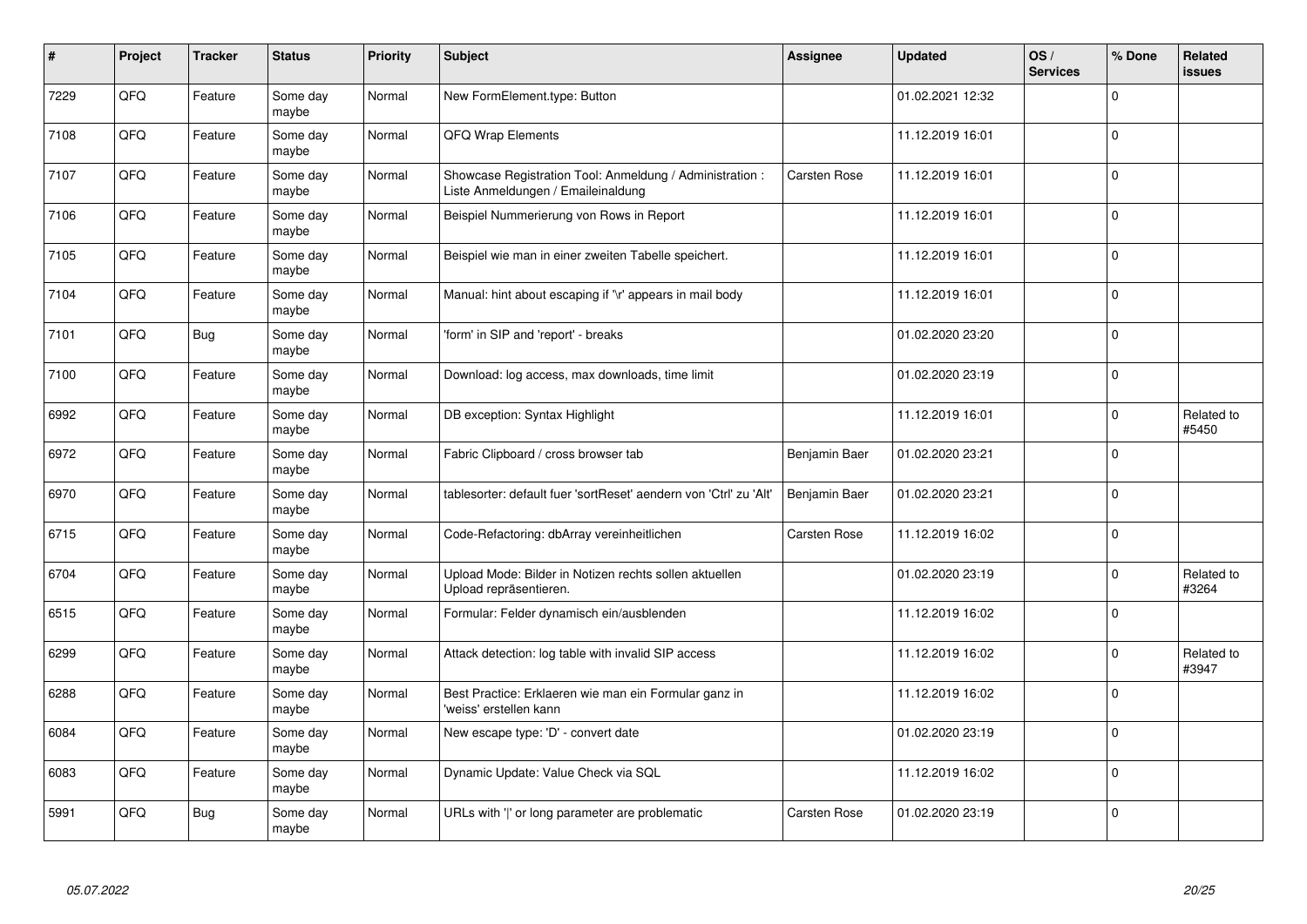| #    | Project | <b>Tracker</b> | <b>Status</b>     | <b>Priority</b> | <b>Subject</b>                                                                    | <b>Assignee</b> | <b>Updated</b>   | OS/<br><b>Services</b> | % Done      | Related<br>issues                           |
|------|---------|----------------|-------------------|-----------------|-----------------------------------------------------------------------------------|-----------------|------------------|------------------------|-------------|---------------------------------------------|
| 5983 | QFQ     | Feature        | Some day<br>maybe | Normal          | Form Submit (save & update): normalize date/-time FE                              | Carsten Rose    | 01.02.2020 23:19 |                        | $\mathbf 0$ |                                             |
| 5923 | QFQ     | Feature        | Some day<br>maybe | Normal          | fillStoreSystemBySqlLate                                                          |                 | 01.02.2020 23:19 |                        | $\Omega$    |                                             |
| 5895 | QFQ     | Feature        | Some day<br>maybe | Normal          | Tutorial: List of all QFQ Features                                                |                 | 01.02.2020 23:19 |                        | $\Omega$    |                                             |
| 5893 | QFQ     | Feature        | Some day<br>maybe | Normal          | Edit on double-click                                                              |                 | 01.02.2020 23:19 |                        | 0           | Related to<br>#5894                         |
| 5892 | QFQ     | Feature        | Some day<br>maybe | Normal          | QFQ should use T3 API to manipulate FE GROUP<br>membership                        |                 | 01.02.2020 23:20 |                        | $\Omega$    |                                             |
| 5877 | QFQ     | Bug            | Some day<br>maybe | Normal          | FE.type=note:bsColumn strange behaviour                                           |                 | 01.02.2020 23:19 |                        | 0           |                                             |
| 5852 | QFQ     | Feature        | Some day<br>maybe | Normal          | Logging: mail.log / sql.log - im FE anzeigen und via AJAX<br>aktualisieren        | Carsten Rose    | 01.02.2020 23:19 |                        | $\Omega$    | Related to<br>#5885                         |
| 5851 | QFQ     | Feature        | Some day<br>maybe | Normal          | Queue System implementieren: MQTT, RabbitMQ                                       |                 | 01.02.2020 23:20 |                        | $\Omega$    | Related to<br>#5715                         |
| 5850 | QFQ     | Feature        | Some day<br>maybe | Normal          | Deployment: In QFQ Doc best practice fuer zeitgemaesses<br>Deployment beschreiben |                 | 01.02.2020 23:20 |                        | $\mathbf 0$ |                                             |
| 5805 | QFQ     | Feature        | Some day<br>maybe | Normal          | TypeAHead SQL value instead of key stored                                         |                 | 01.02.2020 23:19 |                        | $\Omega$    | Related to<br>#5444                         |
| 5783 | QFQ     | Feature        | Some day<br>maybe | Normal          | <b>BPMN View/Edit</b>                                                             |                 | 11.12.2019 16:02 |                        | $\Omega$    |                                             |
| 5768 | QFQ     | <b>Bug</b>     | Some day<br>maybe | Normal          | '{{pageLanguage:T}}' missing if QFQ is called via api                             | Carsten Rose    | 01.02.2020 23:19 |                        | $\Omega$    |                                             |
| 5706 | QFQ     | <b>Bug</b>     | Some day<br>maybe | Normal          | upload: fileDestination needs to be sanatized                                     | Carsten Rose    | 01.02.2020 23:19 |                        | $\mathbf 0$ |                                             |
| 5665 | QFQ     | Feature        | Some day<br>maybe | Normal          | Versuch das '{{!' nicht mehr noetig ist.                                          | Carsten Rose    | 01.02.2020 23:20 |                        | $\Omega$    | Related to<br>#7432,<br>Related to<br>#7434 |
| 5579 | QFQ     | Feature        | Some day<br>maybe | Normal          | Enhance Doc / Presentation: variable type 'link column type'                      | Carsten Rose    | 01.02.2020 23:19 |                        | $\Omega$    |                                             |
| 5557 | QFQ     | <b>Bug</b>     | Some day<br>maybe | Normal          | Form load: STORE_RECORD filled, but should be empty                               | Carsten Rose    | 01.02.2020 23:19 |                        | $\mathbf 0$ |                                             |
| 5548 | QFQ     | Feature        | Some day<br>maybe | Normal          | 801 Textfiles/Scriptfiles als Thumbnail                                           | Carsten Rose    | 07.03.2022 16:26 |                        | $\mathbf 0$ |                                             |
| 5480 | QFQ     | Feature        | Some day<br>maybe | Normal          | QFQ: Dokumentation mit Screenshots versehen                                       | Carsten Rose    | 01.02.2020 23:20 |                        | $\pmb{0}$   | Related to<br>#9879                         |
| 5455 | QFG     | Feature        | Some day<br>maybe | Normal          | Mail Redirects grld abhaengig                                                     |                 | 01.02.2020 23:20 |                        | $\pmb{0}$   |                                             |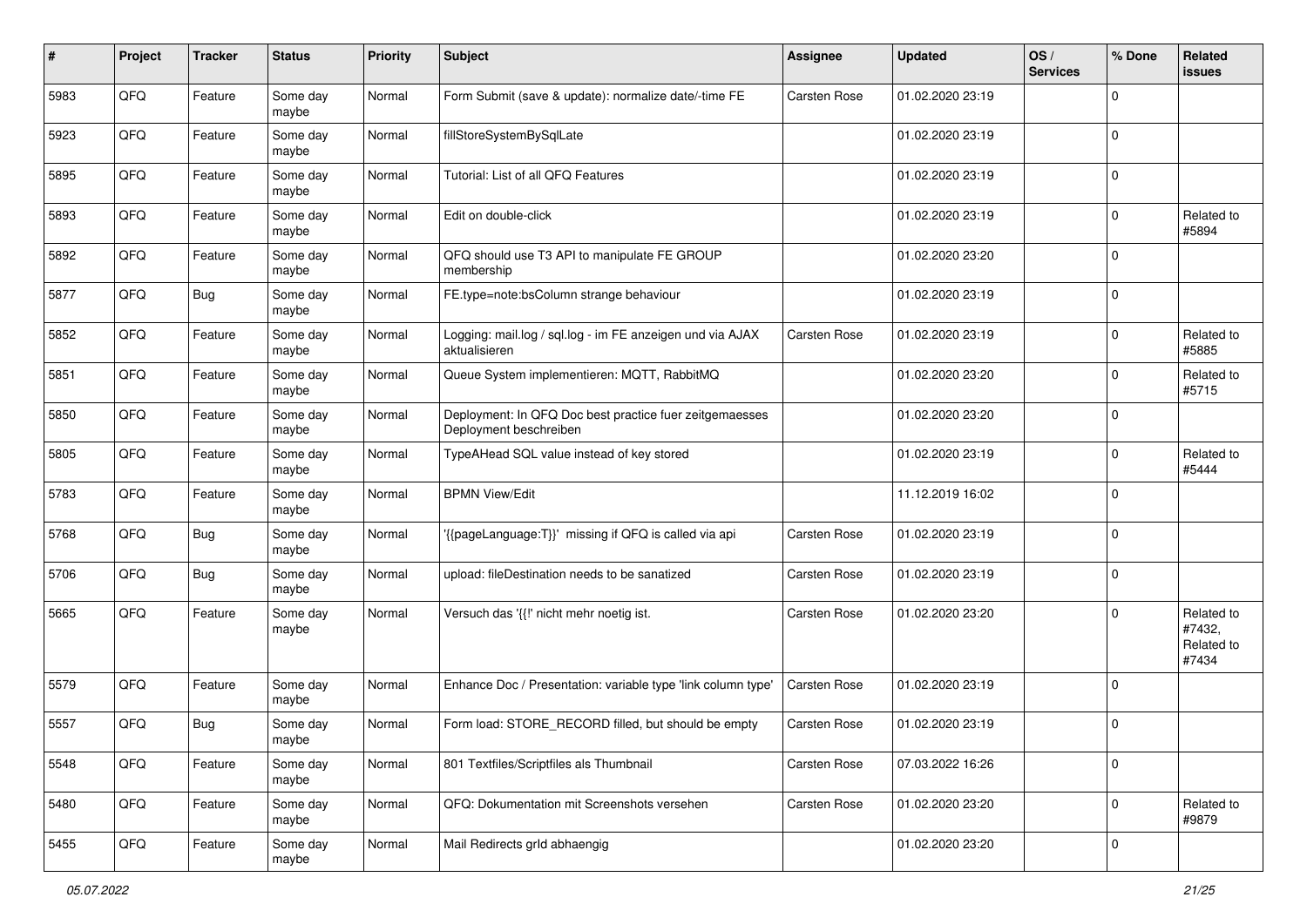| #    | Project | <b>Tracker</b> | <b>Status</b>     | <b>Priority</b> | <b>Subject</b>                                                                                                       | <b>Assignee</b> | <b>Updated</b>   | OS/<br><b>Services</b> | % Done      | Related<br>issues                              |
|------|---------|----------------|-------------------|-----------------|----------------------------------------------------------------------------------------------------------------------|-----------------|------------------|------------------------|-------------|------------------------------------------------|
| 5452 | QFQ     | Feature        | Some day<br>maybe | Normal          | Thumbnails from PDF: bad quality                                                                                     |                 | 01.02.2020 23:20 |                        | $\mathbf 0$ |                                                |
| 5428 | QFQ     | Feature        | Some day<br>maybe | Normal          | secure thumbnail: late render on access.                                                                             | Carsten Rose    | 01.02.2020 23:20 |                        | $\Omega$    |                                                |
| 5389 | QFQ     | Feature        | Some day<br>maybe | Normal          | QFQ Design: Multline label / note                                                                                    | Benjamin Baer   | 01.02.2020 23:19 |                        | $\mathbf 0$ |                                                |
| 5342 | QFQ     | Feature        | Some day<br>maybe | Normal          | link - with HTML Attributes                                                                                          |                 | 01.02.2020 23:20 |                        | 0           | Related to<br>#14077                           |
| 5160 | QFQ     | Feature        | Some day<br>maybe | Normal          | QFQ collaborative / together.js, ShareJS, y-js, collaborative,                                                       |                 | 11.12.2019 16:02 |                        | $\Omega$    |                                                |
| 5132 | QFQ     | Feature        | Some day<br>maybe | Normal          | Error Message sendmail missing attachment: more details                                                              | Carsten Rose    | 01.02.2020 23:19 |                        | 0           |                                                |
| 5129 | QFQ     | Feature        | Some day<br>maybe | Normal          | Reports: SQL fuer x Achse und y Achse                                                                                |                 | 11.12.2019 16:02 |                        | $\Omega$    |                                                |
| 5024 | QFQ     | Feature        | Some day<br>maybe | Normal          | Fabric: Generate PDF with edits                                                                                      | Benjamin Baer   | 01.02.2020 23:20 |                        | 0           | Related to<br>#10704                           |
| 5021 | QFQ     | Bug            | Some day<br>maybe | Normal          | FE.typ=extra - during save displays error 'datum2' already<br>filled in STORE SIP - the value is stored nevertheless | Carsten Rose    | 01.02.2020 23:19 |                        | $\Omega$    | Related to<br>#3875                            |
| 4974 | QFQ     | Feature        | Some day<br>maybe | Normal          | Long polling - inform all listening clients of changes                                                               |                 | 11.12.2019 16:02 |                        | 0           |                                                |
| 4956 | QFQ     | Feature        | Some day<br>maybe | Normal          | Sendmail: Benutzerdefinierte Headers                                                                                 | Carsten Rose    | 11.12.2019 16:02 |                        | $\mathbf 0$ |                                                |
| 4872 | QFQ     | Feature        | Some day<br>maybe | Normal          | Fields of Typo3 page available in STORE_TYPO3                                                                        | Carsten Rose    | 01.02.2020 23:19 |                        | $\Omega$    |                                                |
| 4869 | QFQ     | Feature        | Some day<br>maybe | Normal          | Dynamic Update (show, hide, readonly?, required?) for<br><b>Template Group Elements</b>                              | Carsten Rose    | 01.02.2020 23:19 |                        | $\Omega$    | Related to<br>#4865                            |
| 4839 | QFQ     | Feature        | Some day<br>maybe | Normal          | gfg-handle in <head> Abschnitt</head>                                                                                | Carsten Rose    | 11.12.2019 16:02 |                        | $\Omega$    |                                                |
| 4816 | QFQ     | Feature        | Some day<br>maybe | Normal          | Templates for QFQ Reports (Tables, Radios, )                                                                         |                 | 01.02.2020 23:20 |                        | 0           |                                                |
| 4771 | QFQ     | Bug            | Some day<br>maybe | Normal          | qfq: select-down-values empty after save (edit-form for<br>program administrators)                                   | Carsten Rose    | 01.02.2020 23:20 |                        | $\Omega$    | Related to<br>#4549, Has<br>duplicate<br>#4282 |
| 4757 | QFQ     | Feature        | Some day<br>maybe | Normal          | Test subrecord: download links ok? Links ok?                                                                         | Carsten Rose    | 01.02.2020 23:20 |                        | 0           |                                                |
| 4719 | QFQ     | Feature        | Some day<br>maybe | Normal          | Custom Message in Client in case of 'Browser tab close,<br>modification will be lost'                                |                 | 01.02.2020 23:20 |                        | $\mathbf 0$ |                                                |
| 4659 | QFG     | <b>Bug</b>     | Some day<br>maybe | Normal          | infoButtonExtra                                                                                                      | Carsten Rose    | 01.02.2020 23:20 |                        | $\pmb{0}$   |                                                |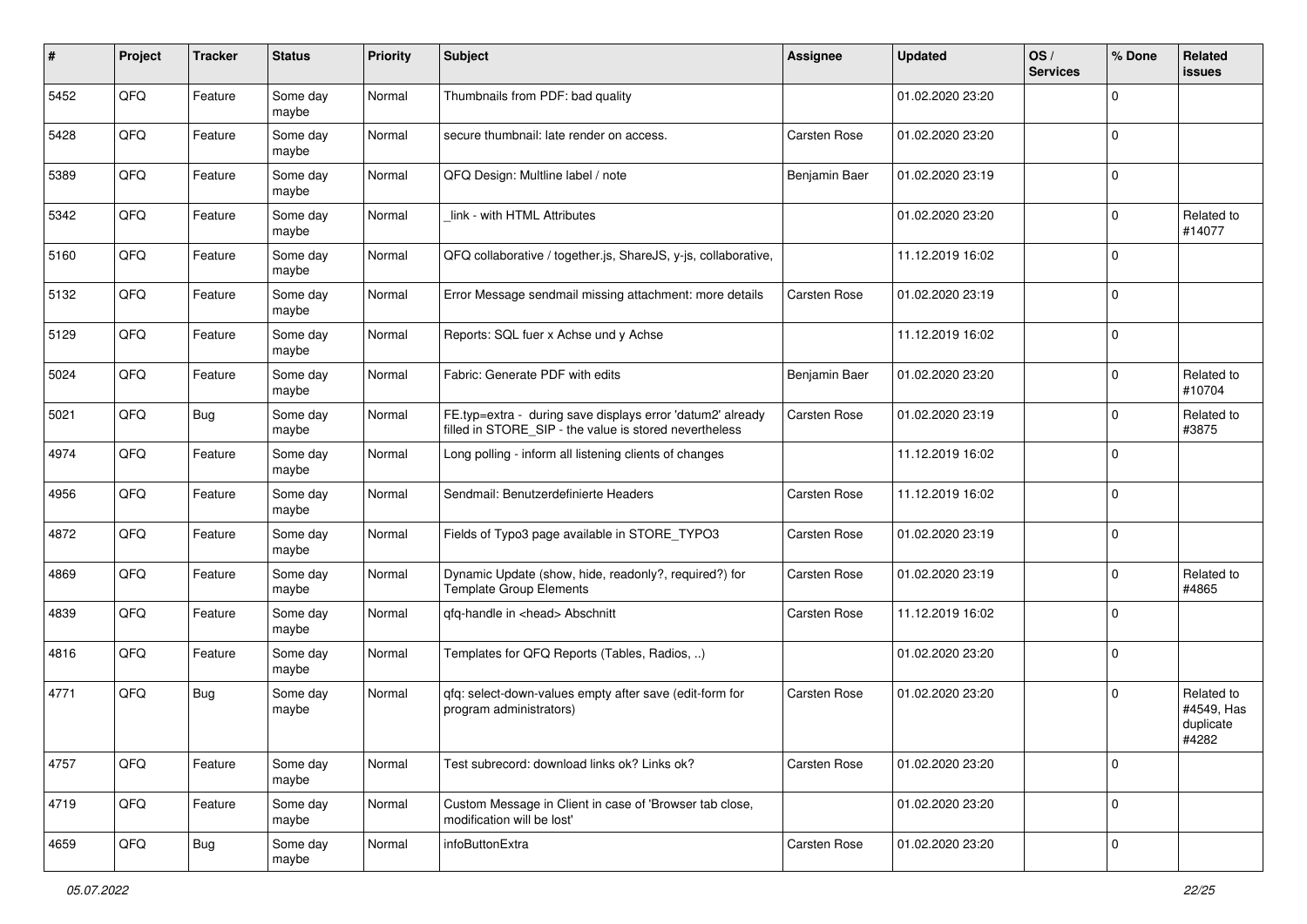| #    | Project | <b>Tracker</b> | <b>Status</b>     | <b>Priority</b> | <b>Subject</b>                                                                                                                                                | Assignee      | <b>Updated</b>   | OS/<br><b>Services</b> | % Done      | Related<br><b>issues</b>                    |
|------|---------|----------------|-------------------|-----------------|---------------------------------------------------------------------------------------------------------------------------------------------------------------|---------------|------------------|------------------------|-------------|---------------------------------------------|
| 4652 | QFQ     | Feature        | Some day<br>maybe | Normal          | UZH CD: Weiterleitung auf benutzerdefinierte 403/404 Seite                                                                                                    | Carsten Rose  | 01.02.2020 23:20 |                        | $\mathbf 0$ |                                             |
| 4651 | QFQ     | Bug            | Some day<br>maybe | Normal          | "Loading document" Modal wird angezeigt bei uzhcd type=2<br>Ansicht                                                                                           | Carsten Rose  | 01.02.2020 23:20 |                        | $\mathbf 0$ |                                             |
| 4650 | QFQ     | Feature        | Some day<br>maybe | Normal          | Convert html to doc/rtf                                                                                                                                       | Carsten Rose  | 01.02.2020 23:20 |                        | 0           | Related to<br>#10704                        |
| 4640 | QFQ     | Feature        | Some day<br>maybe | Normal          | Rename System Forms                                                                                                                                           |               | 01.02.2020 23:20 |                        | $\mathbf 0$ |                                             |
| 4627 | QFQ     | Feature        | Some day<br>maybe | Normal          | dbupdate: all tables - check 'create', 'modified' if it is possible<br>to change to default 'CURRENT_TIMESTAMP' and modified<br>'ON UPDATE CURRENT TIMESTAMP' |               | 01.02.2020 23:20 |                        | $\mathbf 0$ |                                             |
| 4626 | QFQ     | Feature        | Some day<br>maybe | Normal          | Mobile View: 'classBody=qfq-form-right' makes no sense                                                                                                        |               | 01.02.2020 23:20 |                        | $\mathbf 0$ |                                             |
| 4606 | QFQ     | Feature        | Some day<br>maybe | Normal          | link: qualifier to render bootstrap button                                                                                                                    | Carsten Rose  | 01.02.2020 23:19 |                        | $\mathbf 0$ |                                             |
| 4583 | QFQ     | Bug            | Some day<br>maybe | Normal          | Dynamic Update bei TypeAhead Feldern                                                                                                                          | Carsten Rose  | 01.02.2020 23:19 |                        | $\mathbf 0$ |                                             |
| 4551 | QFQ     | Feature        | Some day<br>maybe | Normal          | Set 'pills' via dynamicUpdate to show/hide/disabled                                                                                                           |               | 01.02.2020 23:20 |                        | $\mathbf 0$ | Related to<br>#3752                         |
| 4549 | QFQ     | Bug            | Some day<br>maybe | Normal          | TemplateGroups: FE.type SELECT loose selected value<br>after save                                                                                             | Carsten Rose  | 01.02.2020 23:20 |                        | $\Omega$    | Related to<br>#4548,<br>Related to<br>#4771 |
| 4546 | QFQ     | Bug            | Some day<br>maybe | Normal          | NH: SIP storage is destroyed                                                                                                                                  |               | 01.02.2020 23:20 |                        | $\mathbf 0$ |                                             |
| 4536 | QFQ     | Feature        | Some day<br>maybe | Normal          | FE upload: problem with delete if mutliple uploads an<br>FE.name="                                                                                            |               | 01.02.2020 23:20 |                        | $\mathbf 0$ |                                             |
| 4528 | QFQ     | Bug            | Some day<br>maybe | Normal          | extraButtonLock mit SQLAhead Bug                                                                                                                              | Carsten Rose  | 01.02.2020 23:19 |                        | $\pmb{0}$   |                                             |
| 4454 | QFQ     | <b>Bug</b>     | Some day<br>maybe | Normal          | Required Elements: multiple elements in a row - whole row<br>marked if only one input is empty.                                                               | Benjamin Baer | 01.02.2020 23:20 |                        | $\mathbf 0$ |                                             |
| 4446 | QFQ     | Feature        | Some day<br>maybe | Normal          | New FE get same feldContainerId as last modifed FE                                                                                                            |               | 01.02.2020 23:20 |                        | $\Omega$    |                                             |
| 4445 | QFQ     | Feature        | Some day<br>maybe | Normal          | template group: Option to simulate fieldset                                                                                                                   |               | 28.06.2021 14:11 |                        | $\mathbf 0$ |                                             |
| 4444 | QFQ     | Feature        | Some day<br>maybe | Normal          | FE.type=upload: detect mime type                                                                                                                              |               | 11.12.2019 16:02 |                        | $\mathbf 0$ | Related to<br>#4303                         |
| 4443 | QFQ     | Feature        | Some day<br>maybe | Normal          | Form: multiple secondary tables                                                                                                                               |               | 01.02.2020 23:20 |                        | $\mathbf 0$ |                                             |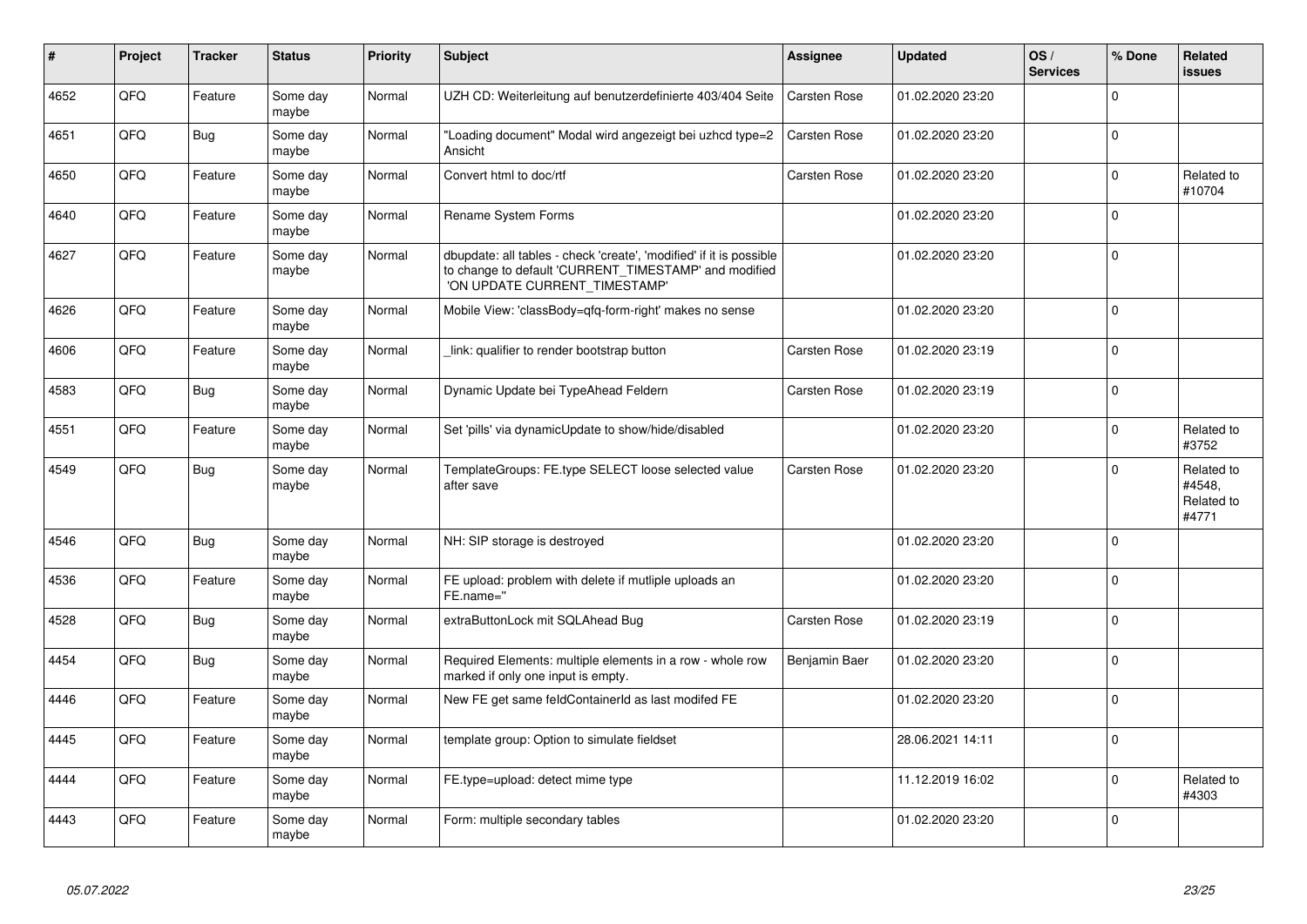| ∦    | Project | <b>Tracker</b> | <b>Status</b>     | <b>Priority</b> | <b>Subject</b>                                                                                                                                           | <b>Assignee</b> | <b>Updated</b>   | OS/<br><b>Services</b> | % Done      | Related<br>issues                           |
|------|---------|----------------|-------------------|-----------------|----------------------------------------------------------------------------------------------------------------------------------------------------------|-----------------|------------------|------------------------|-------------|---------------------------------------------|
| 4442 | QFQ     | Feature        | Some day<br>maybe | Normal          | Special Column Name: _link - new symbol G (Glyph) to<br>choose any available symbol                                                                      |                 | 11.12.2019 16:02 |                        | 0           |                                             |
| 4441 | QFQ     | Bug            | Some day<br>maybe | Normal          | \$_SERVER Vars sollten nur aus dem Store genommen<br>werden - Code entsprechend anpassen.                                                                |                 | 11.12.2019 16:02 |                        | $\Omega$    |                                             |
| 4440 | QFQ     | Feature        | Some day<br>maybe | Normal          | Manual.rst: explain how to. expand PHP Session to 4h                                                                                                     |                 | 11.12.2019 16:02 |                        | $\Omega$    |                                             |
| 4439 | QFQ     | Feature        | Some day<br>maybe | Normal          | Log: report all actions fired by an FE Element, incl. the<br>original directive (slaveld, sgllnsert, )                                                   |                 | 01.02.2020 23:20 |                        | $\mathbf 0$ | Related to<br>#4432,<br>Related to<br>#5458 |
| 4435 | QFQ     | Feature        | Some day<br>maybe | Normal          | Report: striptags - specify allowed tags                                                                                                                 |                 | 01.02.2020 23:20 |                        | $\Omega$    |                                             |
| 4433 | QFQ     | Feature        | Some day<br>maybe | Normal          | Log when SIP will be destroyed by QFQ for any (security)<br>reason                                                                                       |                 | 01.02.2020 23:20 |                        | $\Omega$    | Related to<br>#4432,<br>Related to<br>#5458 |
| 4420 | QFQ     | Feature        | Some day<br>maybe | Normal          | Client: Local Storage - store the changes of a form, local in<br>the browser.                                                                            | Benjamin Baer   | 11.12.2019 16:02 |                        | $\Omega$    |                                             |
| 4398 | QFQ     | <b>Bug</b>     | Some day<br>maybe | Normal          | Typeahead: mouse click in a prefilled input opens a single<br>item dropdown with the current value - click on it seems to<br>set the value, not the key. | Benjamin Baer   | 01.02.2020 23:20 |                        | $\Omega$    | Related to<br>#4457                         |
| 4365 | QFQ     | Feature        | Some day<br>maybe | Normal          | Multi Language: new way of config                                                                                                                        | Carsten Rose    | 01.02.2020 23:20 |                        | $\Omega$    |                                             |
| 4349 | QFQ     | Feature        | Some day<br>maybe | Normal          | link download: downloaded external URL to<br>deliver/concatenate - check mimetipe and handle it correctly                                                | Carsten Rose    | 11.12.2019 16:02 |                        | 0           |                                             |
| 4343 | QFQ     | Feature        | Some day<br>maybe | Normal          | Link: Classifier to add 'attributes'                                                                                                                     | Carsten Rose    | 01.02.2020 23:20 |                        | $\Omega$    | Related to<br>#14077                        |
| 4330 | QFQ     | Feature        | Some day<br>maybe | Normal          | Error Message: report missing {{ / }} in sqlUpdate, sqlInsert,<br>sqlDelete, sqlAfter, sqlBefore in FE action elements.                                  | Carsten Rose    | 01.02.2020 23:20 |                        | 0           |                                             |
| 4328 | QFQ     | <b>Bug</b>     | Some day<br>maybe | Normal          | Error Message: Show FE name/number on problems in FE                                                                                                     | Carsten Rose    | 01.02.2020 23:20 |                        | 0           |                                             |
| 4293 | QFQ     | <b>Bug</b>     | Some day<br>maybe | Normal          | Download broken if token 'd:' is missing - but no error<br>message                                                                                       | Carsten Rose    | 11.12.2019 16:03 |                        | 0           | Related to<br>#7514                         |
| 4279 | QFQ     | Bug            | Some day<br>maybe | High            | config.linkVars lost                                                                                                                                     | Carsten Rose    | 03.05.2021 21:14 |                        | $\mathbf 0$ |                                             |
| 4259 | QFQ     | Feature        | Some day<br>maybe | Normal          | Instant trigger a cron job                                                                                                                               | Carsten Rose    | 11.12.2019 16:03 |                        | 0           |                                             |
| 4258 | QFG     | Feature        | Some day<br>maybe | High            | <b>System Defaults: Forms</b>                                                                                                                            | Carsten Rose    | 03.05.2021 21:14 |                        | 0           |                                             |
| 4197 | QFO     | Feature        | Some day<br>maybe | Normal          | Unit Test fuer JSON Stream von QuickFormQuery.php ><br>doForm()                                                                                          | Carsten Rose    | 11.12.2019 16:03 |                        | $\pmb{0}$   |                                             |